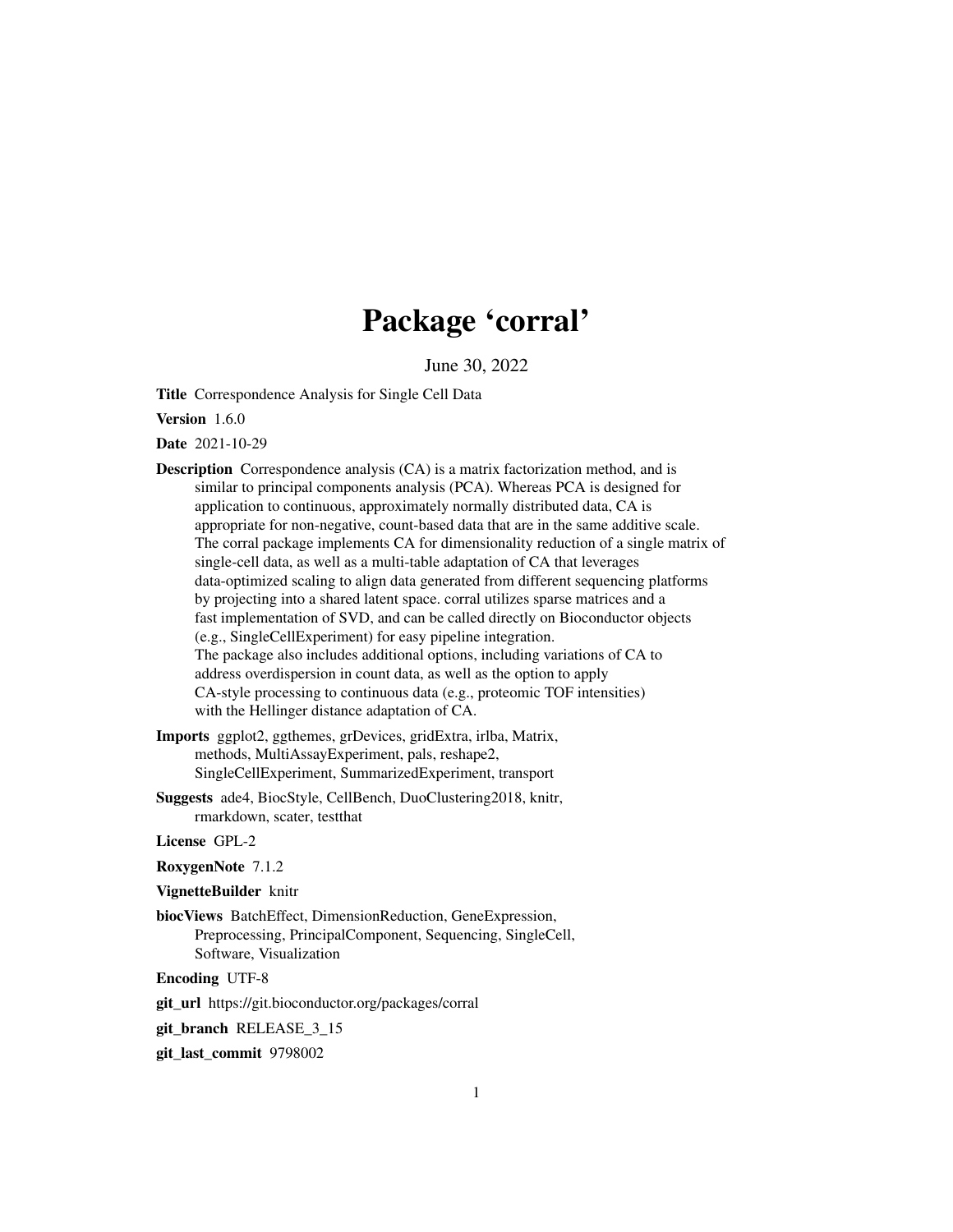git\_last\_commit\_date 2022-04-26

Date/Publication 2022-06-30

Author Lauren Hsu [aut, cre] (<<https://orcid.org/0000-0002-6035-7381>>), Aedin Culhane [aut] (<<https://orcid.org/0000-0002-1395-9734>>)

Maintainer Lauren Hsu <lrnshoe@gmail.com>

## R topics documented:

|       |             | $\overline{2}$ |
|-------|-------------|----------------|
|       |             | $\overline{3}$ |
|       |             | $\overline{4}$ |
|       |             | 5              |
|       |             | 6              |
|       |             | - 8            |
|       | -11         |                |
|       |             |                |
|       |             |                |
|       |             |                |
|       |             |                |
|       |             |                |
|       |             |                |
|       |             |                |
|       |             |                |
|       |             |                |
|       |             |                |
|       |             |                |
|       | sce2matlist |                |
|       |             |                |
|       |             |                |
| Index |             | 24             |

add\_embeddings2scelist

*Add embeddings to list of SCEs*

## Description

Add embeddings to list of SCEs

#### Usage

```
add_embeddings2scelist(scelist, embeddings, slotname = "corralm")
```
<span id="page-1-0"></span>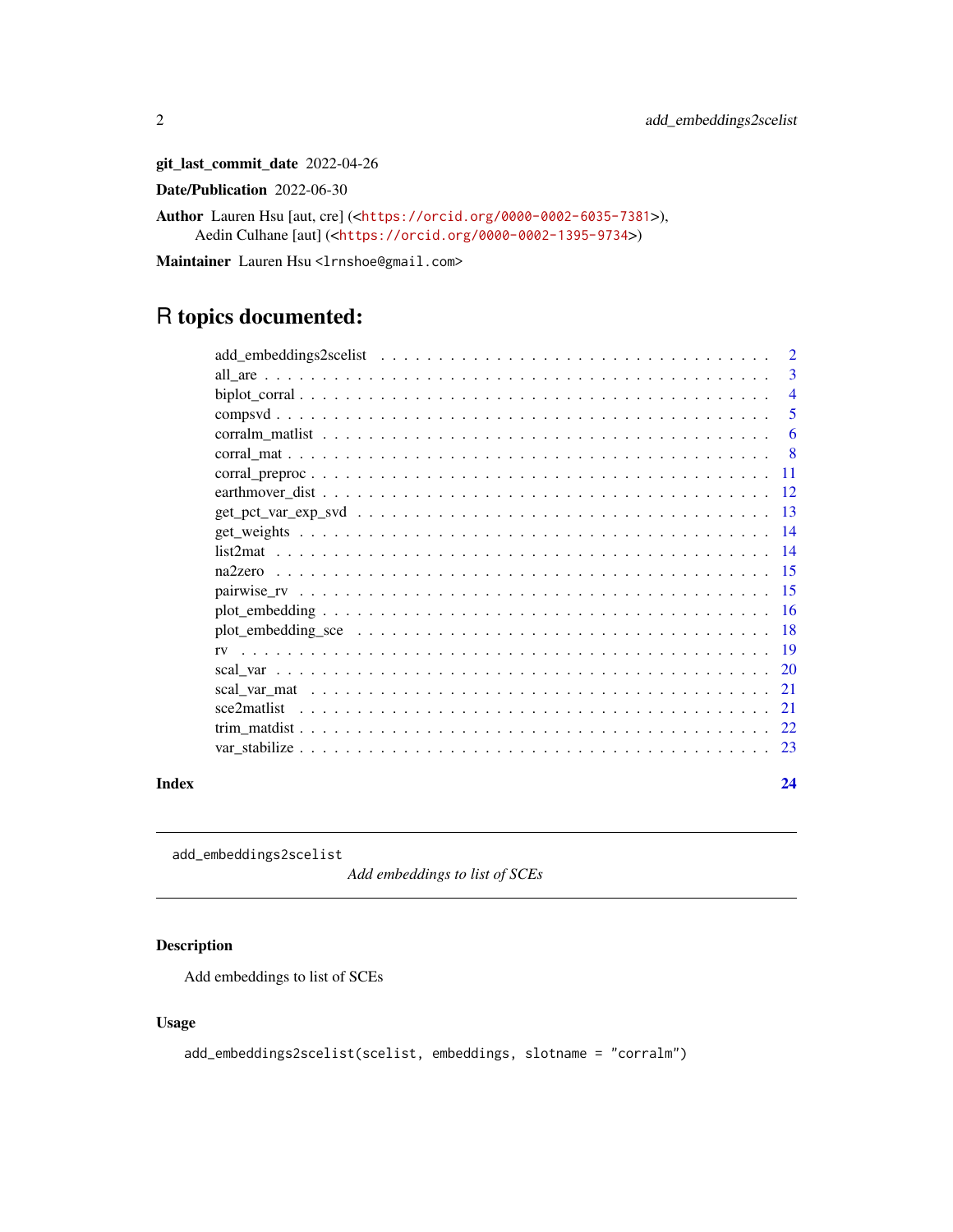#### <span id="page-2-0"></span>all\_are 3

## Arguments

| scelist    | list of SingleCellExperiments; to which the corresponding embeddings should<br>be added                                                                                                                                           |
|------------|-----------------------------------------------------------------------------------------------------------------------------------------------------------------------------------------------------------------------------------|
| embeddings | matrix; the embeddings outputted from a dimension reduction, e.g. corralm.<br>Rows in this table correspond to columns in the SCEs in scelist (if all the<br>SCEs were column-bound), and row indices should correspond to cells. |
| slotname   | character; name of the slot for the reduced dim embedding; defaults to corral                                                                                                                                                     |

#### Value

list of SingleCellExperiments with respective embeddings stored in them

#### Examples

```
library(DuoClustering2018)
sce <- sce_full_Zhengmix4eq()
scelist <- list(sce,sce)
embeddings <- matrix(sample(seq(0,20,1),dim(sce)[2]*6,replace = TRUE),nrow = dim(sce)[2]*2)
scelist <- add_embeddings2scelist(scelist, embeddings)
```
all\_are *all\_are*

#### Description

Checks if all elements of a list or List are of a (single) particular type typechar

#### Usage

all\_are(inplist, typechar)

#### Arguments

| inplist  | list or List to be checked    |
|----------|-------------------------------|
| typechar | char of the type to check for |

#### Value

boolean, for whether the elements of inplist are all typechar

```
x \leftarrow list(1,2)
all_are(x,'numeric')
all_are(x,'char')
y <- list(1,2,'c')
all_are(y,'numeric')
all_are(y,'char')
```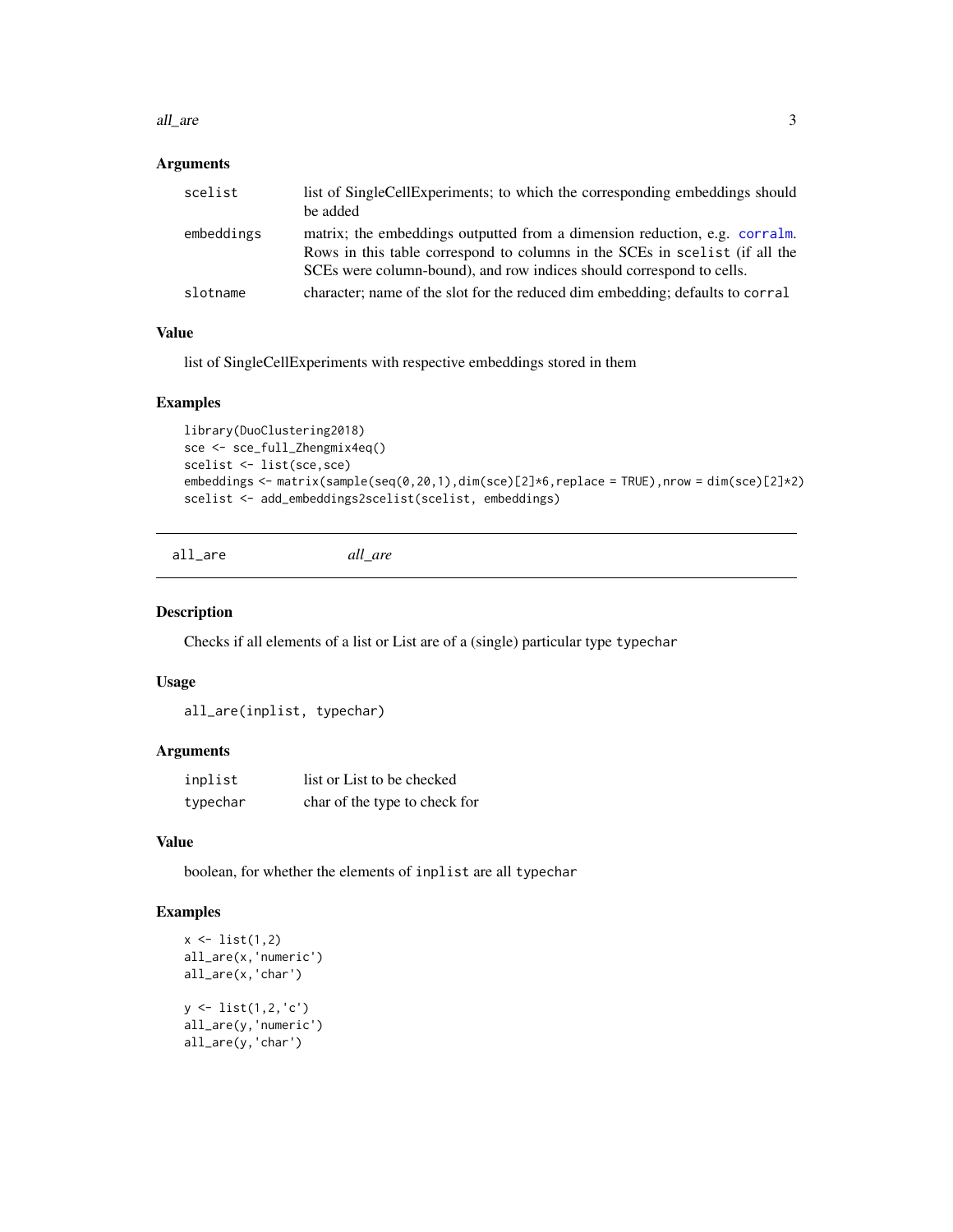<span id="page-3-0"></span>

## Description

Generate biplot for corral object

## Usage

```
biplot_corral(
  corral_obj,
  color_vec,
  text_vec,
  feat_name = "(genes)",
  nfeat = 20,
  xpc = 1,
  plot_title = "Biplot",
  text_size = 2,xjitter = 0.005,
  yjitter = 0.005,
  coords = c("svd", "PC", "SC")\mathcal{L}
```

| corral_obj | list outputted by the corral function                                                                                                                                                                                                     |
|------------|-------------------------------------------------------------------------------------------------------------------------------------------------------------------------------------------------------------------------------------------|
| color_vec  | vector; length should correspond to the number of rows in v of corral_obj,<br>and each element of the vector classifies that cell (entry) in the embedding to<br>that particular class, which will be colored the same. (e.g., cell type) |
| text_vec   | vector; length should correspond to the number of rows in u of corral_obj, and<br>each element of the vector is the label for the respective feature that would show<br>on the biplot.                                                    |
| feat_name  | char; the label will in the legend. Defaults to (genes).                                                                                                                                                                                  |
| nfeat      | int; the number of features to include. The function will first order them by<br>distance from origin in the selected dimensions, then select the top n to be dis-<br>played.                                                             |
| <b>XDC</b> | int; which PC to put on the x-axis (defaults to 1)                                                                                                                                                                                        |
| plot_title | char; title of plot (defaults to *Biplot*)                                                                                                                                                                                                |
| text_size  | numeric; size of the feature labels given in text_vec (defaults to 2; for ggp1ot2)                                                                                                                                                        |
| xjitter    | numeric; the amount of jitter for the text labels in x direction (defaults to .005;<br>for ggplot <sub>2</sub> )                                                                                                                          |
| yjitter    | numeric; the amount of jitter for the text labels in y direction (defaults to .005;<br>for ggplot2)                                                                                                                                       |
| coords     | char; indicator for sets of coordinates to use. svd plots the left and right singular<br>vectors as outputted by SVD (u and v), which PC and SC use the principal and<br>standard coordinates, respectively (defaults to svd)             |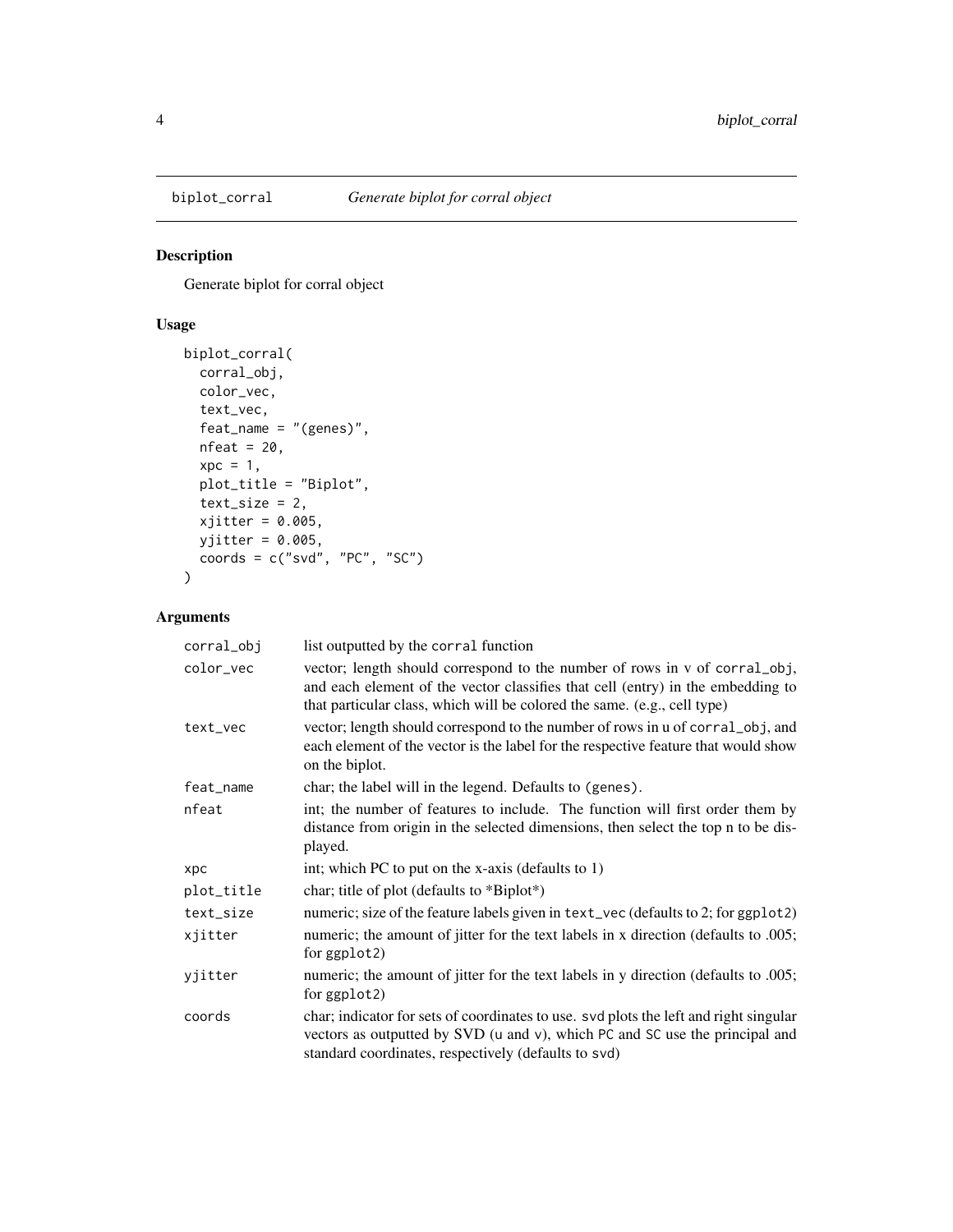#### <span id="page-4-0"></span>compsvd 5

#### Value

ggplot2 object of the biplot

#### Examples

```
library(DuoClustering2018)
library(SingleCellExperiment)
zm4eq.sce <- sce_full_Zhengmix4eq()
zm4eq.countmat <- counts(zm4eq.sce)
zm4eq.corral_obj <- corral(zm4eq.countmat)
gene_names <- rowData(zm4eq.sce)$symbol
ctvec <- zm4eq.sce$phenoid
```
biplot\_corral(corral\_obj = zm4eq.corral\_obj, color\_vec = ctvec, text\_vec = gene\_names)

compsvd *compsvd: Compute Singular Value Decomposition (SVD)*

## Description

Computes SVD.

#### Usage

```
compsvd(mat, method = c("irl", "svd"), ncomp = 30, ...)
```
#### Arguments

| mat      | matrix, pre-processed input; can be sparse or full (pre-processing can be per-<br>formed using corral_preproc from this package)  |
|----------|-----------------------------------------------------------------------------------------------------------------------------------|
| method   | character, the algorithm to be used for svd. Default is irl. Currently supports<br>'irl' for irlba::irlba or 'svd' for stats::svd |
| ncomp    | numeric, number of components; Default is 30                                                                                      |
| $\ddots$ | (additional arguments for methods)                                                                                                |

#### Value

SVD result - a list with the following elements:

- d a vector of the diagonal singular values of the input mat. Note that using svd will result in the full set of singular values, while irlba will only compute the first ncomp singular values.
- u a matrix of with the left singular vectors of mat in the columns
- v a matrix of with the right singular vectors of mat in the columns

eigsum sum of the eigenvalues, for calculating percent variance explained

```
mat <- matrix(sample(0:10, 2500, replace=TRUE), ncol=50)
compsvd(mat, method = 'irl', ncomp = 5)
```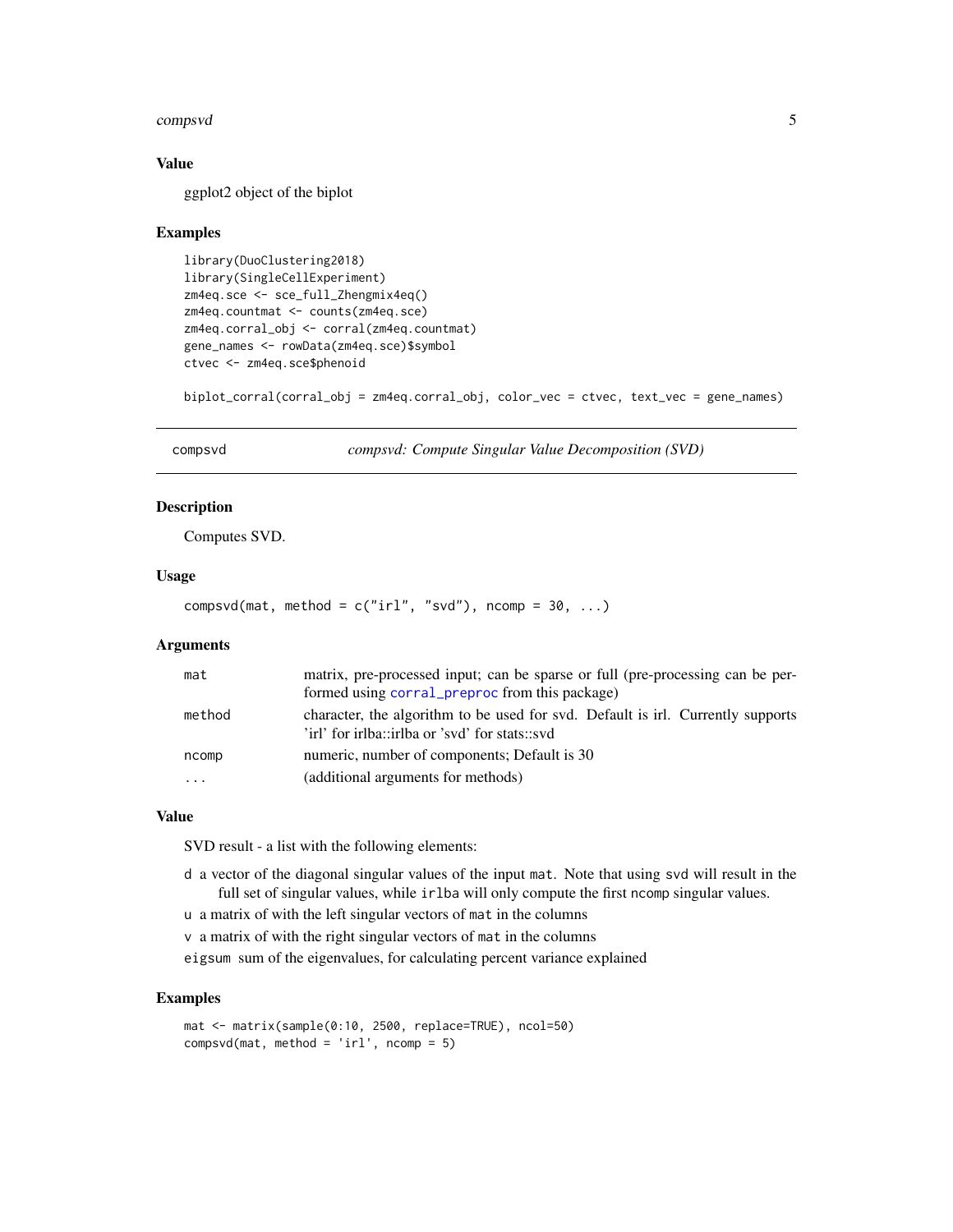#### <span id="page-5-1"></span>Description

This multi-table adaptation of correpondence analysis applies the same scaling technique and enables data alignment by finding a set of embeddings for each dataset within shared latent space.

## Usage

```
corralm_matlist(
 matlist,
 method = c("irl", "svd"),ncomp = 30,
  rtype = c("indexed", "standardized", "hellinger", "freemantukey", "pearson"),
  vst_mth = c("none", "sqrt", "freemantukey", "anscombe"),
  rw_contrib = NULL,
  ...
\mathcal{L}corralm_sce(
  sce,
  splitby,
 method = c("irl", "svd"),ncomp = 30,
 whichmat = "counts",
  fullout = FALSE,rw_contrib = NULL,
  ...
)
corralm(inp, whichmat = "counts", fullout = FALSE, ...)
## S3 method for class 'corralm'
print(x, \ldots)
```

| matlist | (for corralm_matlist) list of input matrices; input matrices should be counts<br>(raw or log). Matrices should be aligned row-wise by common features (either<br>by sample or by gene) |
|---------|----------------------------------------------------------------------------------------------------------------------------------------------------------------------------------------|
| method  | character, the algorithm to be used for svd. Default is irl. Currently supports<br>'irl' for irlba::irlba or 'svd' for stats::svd                                                      |
| ncomp   | numeric, number of components; Default is 30                                                                                                                                           |
| rtype   | character indicating what type of residual should be computed; options are<br>"indexed"', "standardized"' (or "pearson"' is equivalent), "freemantukey"',                              |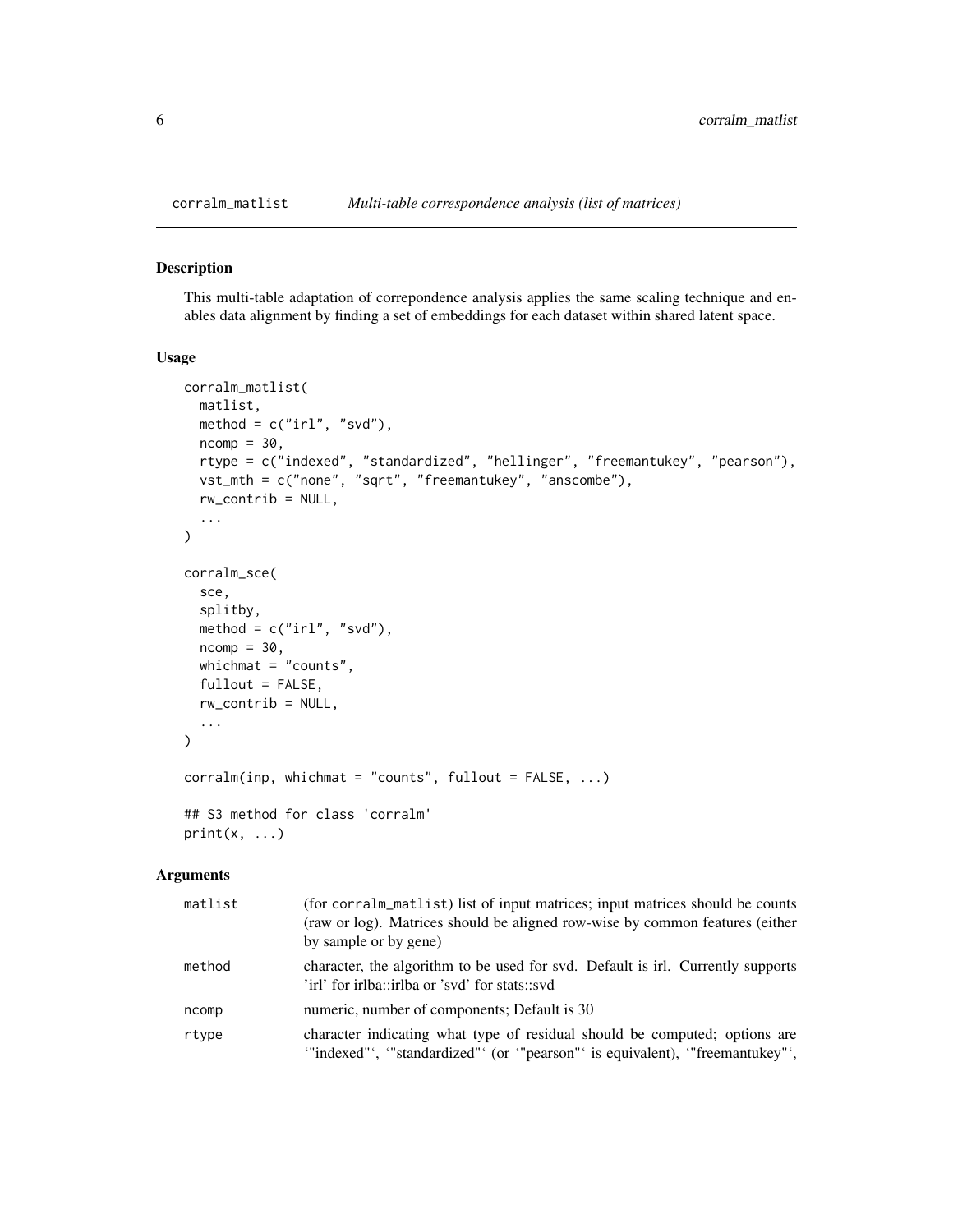and '"hellinger"'; defaults to '"standardized"' for [corral](#page-7-1) and '"indexed"' for [corralm](#page-5-1). '"indexed"', '"standardized"', and '"freemantukey"' compute the respective chi-squared residuals and are appropriate for count data. The '"hellinger"' option is appropriate for continuous data.

- <span id="page-6-0"></span>vst\_mth character indicating whether a variance-stabilizing transform should be applied prior to calculating chi-squared residuals; defaults to '"none"'
- rw\_contrib numeric vector, same length as the matlist. Indicates the weight that each dataset should contribute to the row weights. When set to NULL the row weights are \*not\* combined and each matrix is scaled independently (i.e., using their observed row weights, respectively). When set to a vector of all the same values, this is equivalent to taking the mean. Another option is to the number of observations per matrix to create a weighted mean. Regardless of input scale, row weights for each table must sum to 1 and thus are scaled. When this option is specified (i.e., not 'NULL'), the 'rtype' argument will automatically be set to 'standardized', and whatever argument is given will be ignored.
- ... (additional arguments for methods)
- sce (for corralm\_sce) SingleCellExperiment; containing the data to be integrated. Default is to use the counts, and to include all of the data in the integration. These can be changed by passing additional arguments. See [sce2matlist](#page-20-1) function documentation for list of available parameters.
- splitby character; name of the attribute from colData that should be used to separate the SCE.
- whichmat char, when using SingleCellExperiment or other SummarizedExperiment, can be specified. default is 'counts'.
- fullout boolean; whether the function will return the full corralm output as a list, or a SingleCellExperiment; defaults to SingleCellExperiment (FALSE). To get back the [corralm\\_matlist](#page-5-2)-style output, set this to TRUE.
- inp list of matrices (any type), a SingleCellExperiment, list of SingleCellExperiments, list of SummarizedExperiments, or MultiAssayExperiment. If using SingleCellExperiment or SummarizedExperiment, then include the whichmat argument to specify which slot to use (defaults to counts). Additionally, if it is one SingleCellExperiment, then it is also necessary to include the splitby argument to specify the batches. For a MultiAssayExperiment, it will take the intersect of the features across all the assays, and use those to match the matrices; to use a different subset, select desired subsets then call corral
- x (print method) corralm object; the list output from corralm\_matlist

#### Details

corralm is a wrapper for [corralm\\_matlist](#page-5-2) and [corralm\\_sce](#page-5-1), and can be called on any of the acceptable input types (see inp below).

#### Value

When run on a list of matrices, a list with the correspondence analysis matrix decomposition result, with indices corresponding to the concatenated matrices (in order of the list):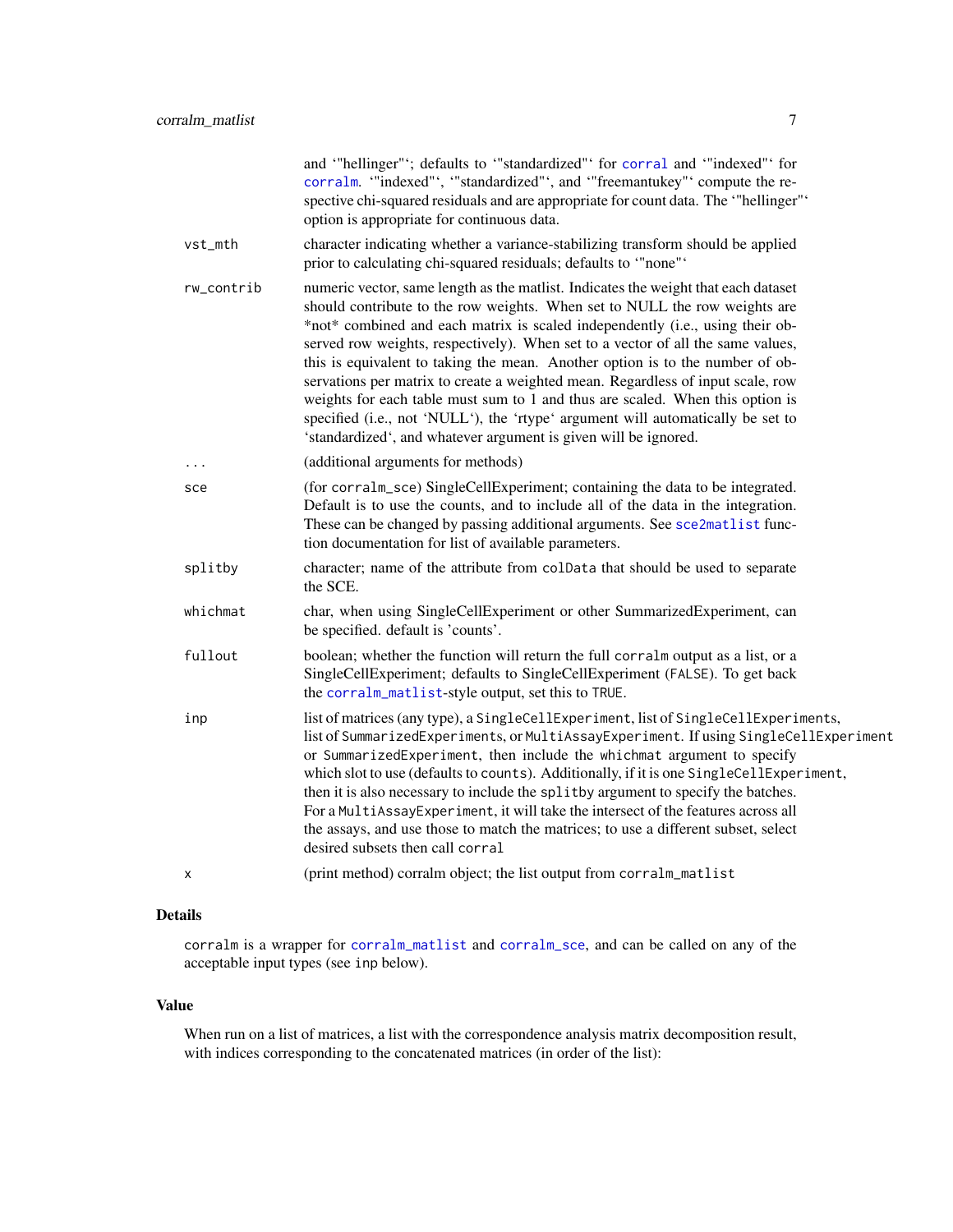- <span id="page-7-0"></span>d a vector of the diagonal singular values of the input mat (from SVD output)
- u a matrix of with the left singular vectors of mat in the columns (from SVD output)
- v a matrix of with the right singular vectors of mat in the columns. When cells are in the columns, these are the cell embeddings. (from SVD output)

eigsum sum of the eigenvalues for calculating percent variance explained

For SingleCellExperiment input, returns the SCE with embeddings in the reducedDim slot 'corralm'

For a list of [SingleCellExperiment](#page-0-0)s, returns a list of the SCEs with the embeddings in the respective reducedDim slot 'corralm'

```
Examples
```
.

```
listofmats <- list(matrix(sample(seq(0,20,1),1000,replace = TRUE),nrow = 25),
                   matrix(sample(seq(0,20,1),1000,replace = TRUE),nrow = 25))result <- corralm_matlist(listofmats)
library(DuoClustering2018)
library(SingleCellExperiment)
sce <- sce_full_Zhengmix4eq()[1:100,sample(1:3500,100,replace = FALSE)]
colData(sce)$Method <- matrix(sample(c('Method1','Method2'),100,replace = TRUE))
result <- corralm_sce(sce, splitby = 'Method')
```

```
listofmats \leq 1ist(matrix(sample(seq(0,20,1),1000,replace = TRUE),nrow = 20),
                   matrix(sample(seq(0,20,1),1000,replace = TRUE),nrow = 20))corralm(listofmats)
```

```
library(DuoClustering2018)
library(SingleCellExperiment)
sce <- sce_full_Zhengmix4eq()[seq(1,100,1),sample(seq(1,3500,1),100,replace = FALSE)]
colData(sce)$Method <- matrix(sample(c('Method1','Method2'),100,replace = TRUE))
result <- corralm(sce, splitby = 'Method')
```
# default print method for corralm objects

<span id="page-7-2"></span>

| corral mat |  |
|------------|--|
|------------|--|

corral\_mat *corral: Correspondence analysis on a single matrix*

## <span id="page-7-1"></span>Description

corral can be used for dimension reduction to find a set of low-dimensional embeddings for a count matrix.

corral is a wrapper for [corral\\_mat](#page-7-2) and [corral\\_sce](#page-7-1), and can be called on any of the acceptable input types.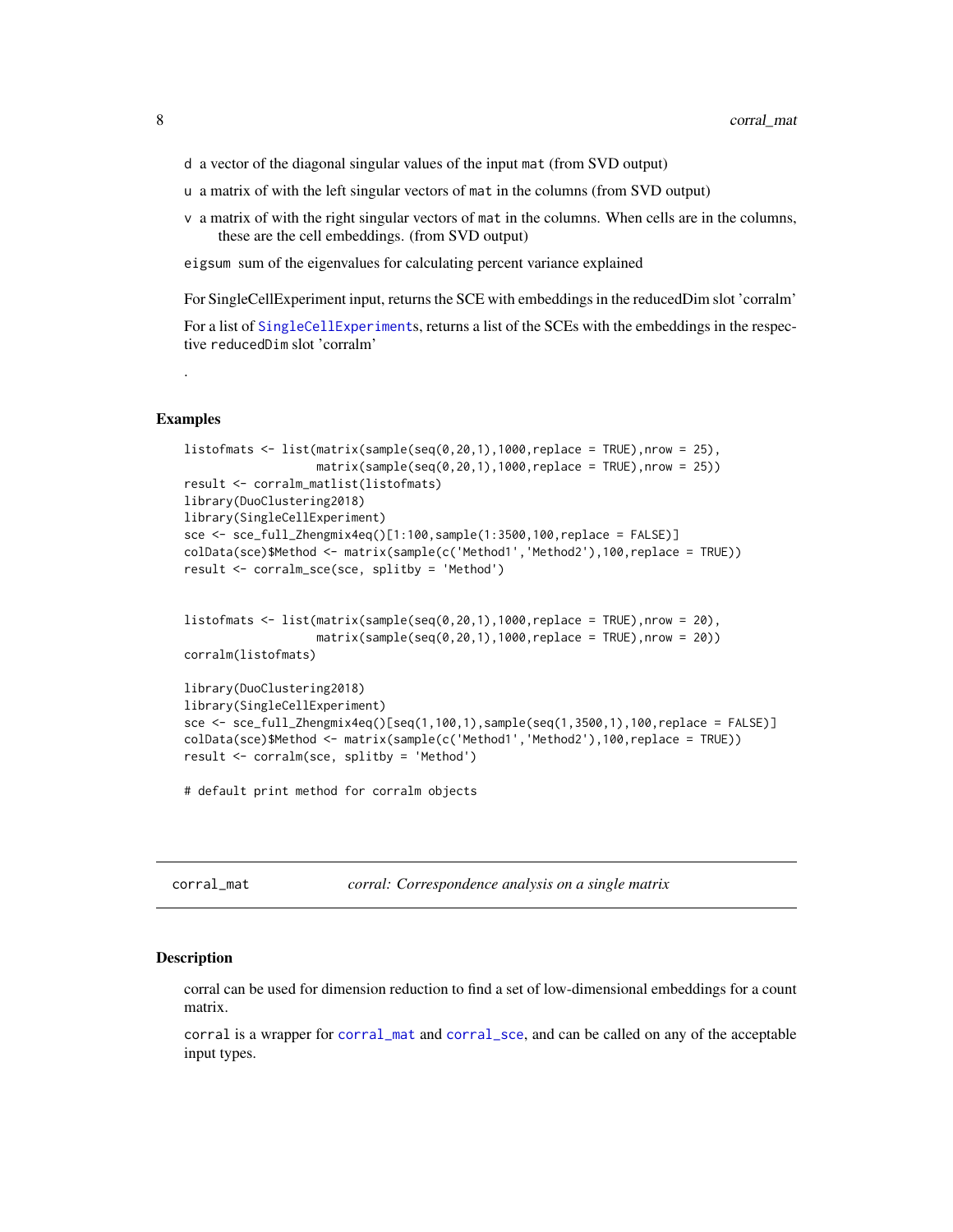## <span id="page-8-0"></span>corral\_mat 9

## Usage

```
corral_mat(
  inp,
  method = c("irl", "svd"),ncomp = 30,
  row.w = NULL,col.w = NULL,rtype = c("standardized", "indexed", "hellinger", "freemantukey", "pearson"),
  vst_mth = c("none", "sqrt", "freemantukey", "anscombe"),
  ...
\mathcal{L}corral_sce(
  inp,
  method = c("irl", "svd"),ncomp = 30,
  whichmat = "counts",
  fullout = FALSE,subset_row = NULL,
  ...
\mathcal{L}corral(inp, ...)
## S3 method for class 'corral'
print(x, \ldots)
```

| inp    | matrix (any type), SingleCellExperiment, or SummarizedExperiment. If<br>using SingleCellExperiment or SummarizedExperiment, then include the<br>whichmat argument to specify which slot to use (defaults to counts).                                                                                                                                                                                                                                |
|--------|-----------------------------------------------------------------------------------------------------------------------------------------------------------------------------------------------------------------------------------------------------------------------------------------------------------------------------------------------------------------------------------------------------------------------------------------------------|
| method | character, the algorithm to be used for svd. Default is irl. Currently supports<br>'irl' for irlba::irlba or 'svd' for stats::svd                                                                                                                                                                                                                                                                                                                   |
| ncomp  | numeric, number of components; Default is 30                                                                                                                                                                                                                                                                                                                                                                                                        |
| row.w  | numeric vector; the row weights to use in chi-squared scaling. Defaults to<br>'NULL', in which case row weights are computed from the input matrix.                                                                                                                                                                                                                                                                                                 |
| col.w  | numeric vector; the column weights to use in chi-squared scaling. For instance,<br>size factors could be given here. Defaults to 'NULL', in which case column<br>weights are computed from the input matrix.                                                                                                                                                                                                                                        |
| rtype  | character indicating what type of residual should be computed; options are<br>"indexed"', "standardized"' (or "pearson"' is equivalent), "freemantukey"',<br>and "hellinger"; defaults to "standardized" for corral and "indexed" for<br>corralm. "indexed", "standardized", and "freemantukey" compute the re-<br>spective chi-squared residuals and are appropriate for count data. The "hellinger"<br>option is appropriate for continuous data. |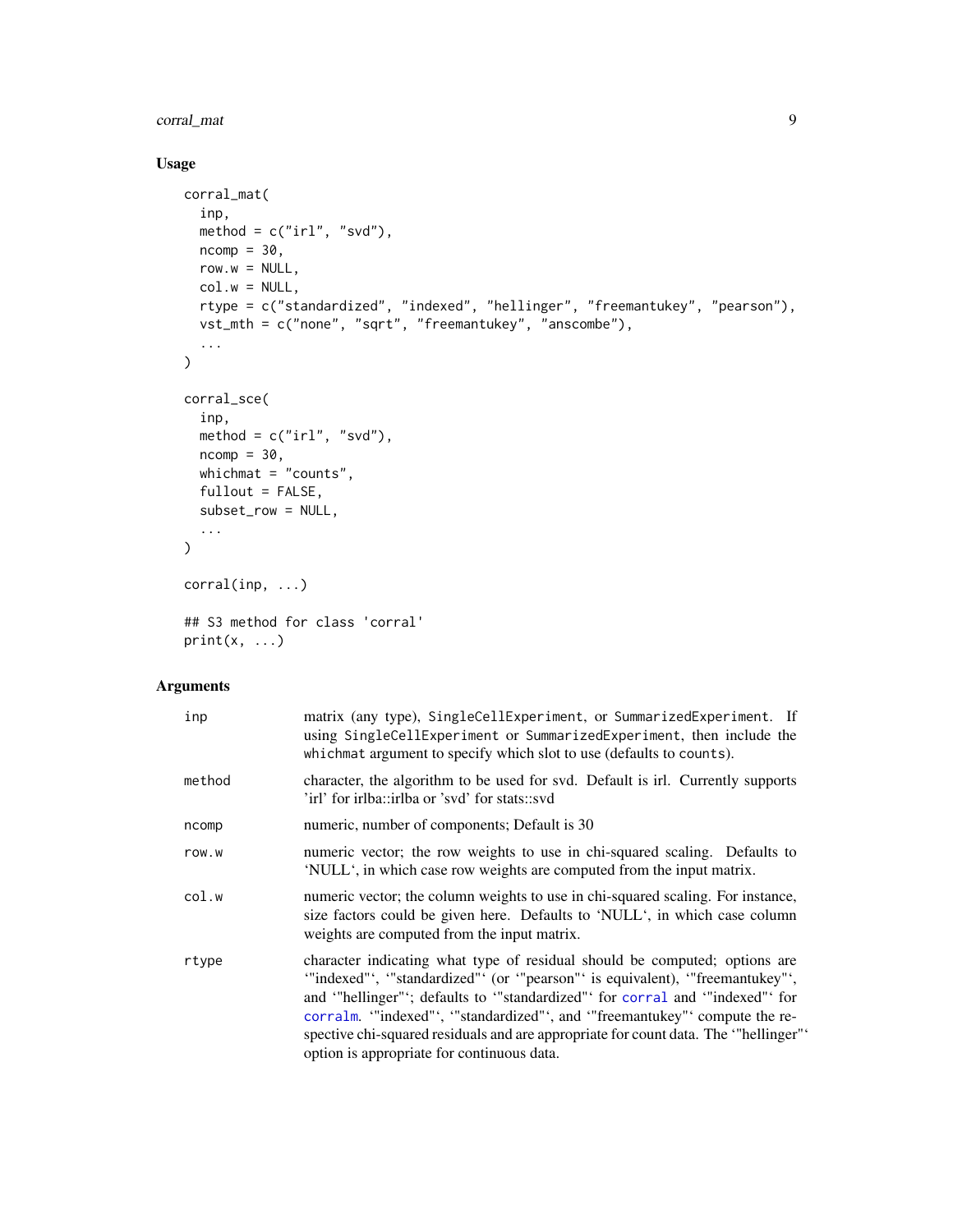<span id="page-9-0"></span>

| vst_mth    | character indicating whether a variance-stabilizing transform should be applied<br>prior to calculating chi-squared residuals; defaults to "none".                                                                                                 |
|------------|----------------------------------------------------------------------------------------------------------------------------------------------------------------------------------------------------------------------------------------------------|
| $\ddots$ . | (additional arguments for methods)                                                                                                                                                                                                                 |
| whichmat   | character; defaults to counts, can also use logcounts or norm counts if stored<br>in the sce object                                                                                                                                                |
| fullout    | boolean; whether the function will return the full corral output as a list, or a<br>SingleCellExperiment; defaults to SingleCellExperiment (FALSE). To get back<br>the corral_mat-style output, set this to TRUE.                                  |
| subset row | numeric, character, or boolean vector; the rows to include in corral, as indices<br>(numeric), rownames (character), or with booleans (same length as the number<br>of rows in the matrix). If this parameter is NULL, then all rows will be used. |
| x          | (print method) corral object; the list output from corral_mat                                                                                                                                                                                      |
|            |                                                                                                                                                                                                                                                    |

#### Value

When run on a matrix, a list with the correspondence analysis matrix decomposition result:

- d a vector of the diagonal singular values of the input mat (from SVD output)
- u a matrix of with the left singular vectors of mat in the columns (from SVD output)
- v a matrix of with the right singular vectors of mat in the columns. When cells are in the columns, these are the cell embeddings. (from SVD output)

eigsum sum of the eigenvalues for calculating percent variance explained

SCu and SCv standard coordinates, left and right, respectively

PCu and PCv principal coordinates, left and right, respectively

When run on a [SingleCellExperiment](#page-0-0), returns a SCE with the embeddings (PCv from the full corral output) in the reducedDim slot corral (default). Also can return the same output as [corral\\_mat](#page-7-2) when fullout is set to TRUE.

For matrix and SummarizedExperiment input, returns list with the correspondence analysis matrix decomposition result (u,v,d are the raw svd output; SCu and SCv are the standard coordinates; PCu and PCv are the principal coordinates)

For SummarizedExperiment input, returns the same as for a matrix.

#### Examples

.

```
mat <- matrix(sample(0:10, 5000, replace=TRUE), ncol=50)
result <- corral_mat(mat)
result \le corral_mat(mat, method = 'irl', ncomp = 5)
library(DuoClustering2018)
sce <- sce_full_Zhengmix4eq()[1:100,1:100]
result_1 <- corral_sce(sce)
result_2 <- corral_sce(sce, method = 'svd')
result_3 <- corral_sce(sce, method = 'irl', ncomp = 30, whichmat = 'logcounts')
```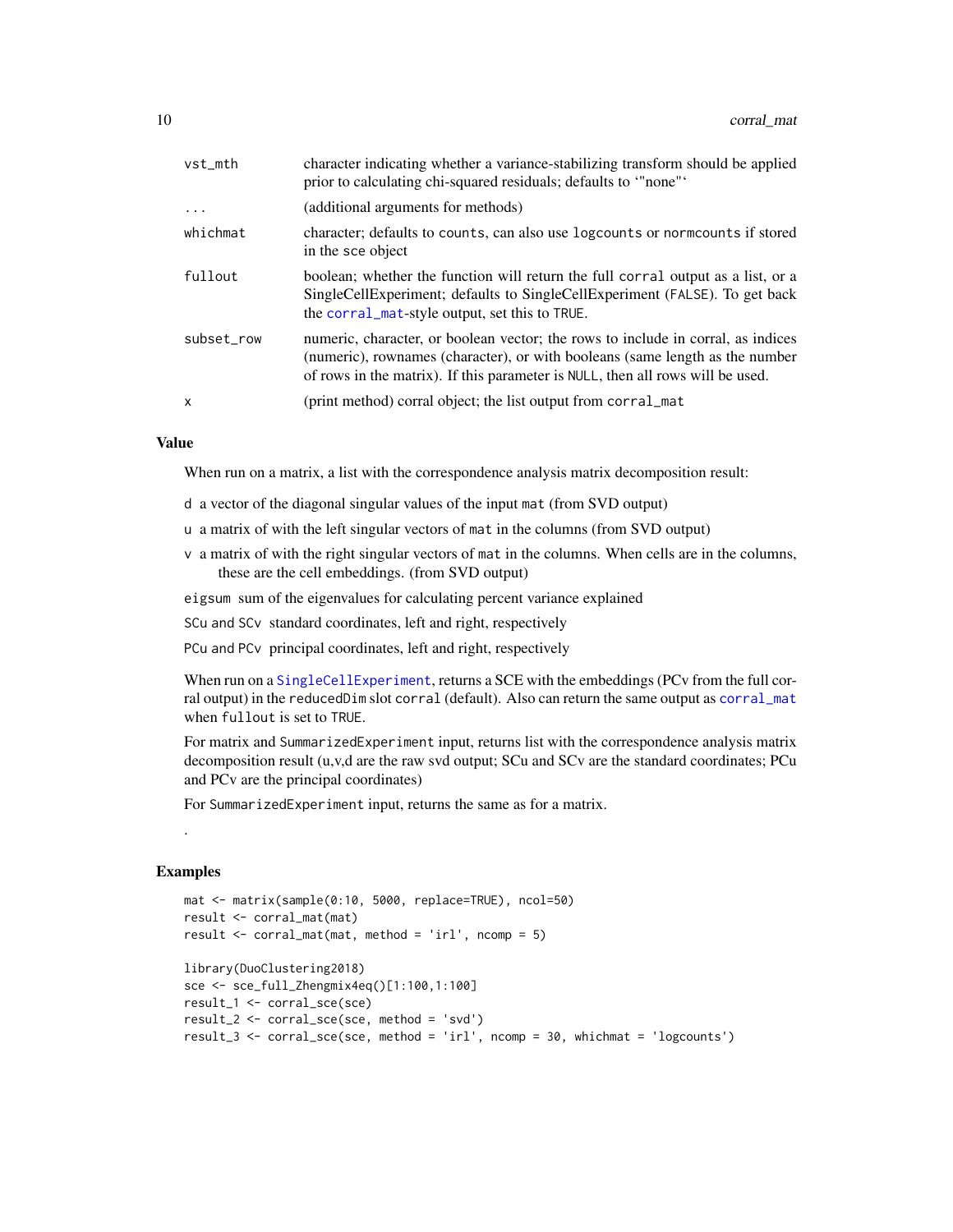## <span id="page-10-0"></span>corral\_preproc 11

```
library(DuoClustering2018)
sce <- sce_full_Zhengmix4eq()[1:100,1:100]
corral_sce <- corral(sce,whichmat = 'counts')
mat <- matrix(sample(0:10, 500, replace=TRUE), ncol=25)
corral_mat <- corral(mat, ncomp=5)
mat <- matrix(sample(1:100, 10000, replace = TRUE), ncol = 100)
corral(mat)
```
<span id="page-10-1"></span>

| corral_preproc | Preprocess a matrix for SVD to perform Correspondence Analysis |  |
|----------------|----------------------------------------------------------------|--|
|                | (CA)                                                           |  |

## Description

This function performs the row and column scaling pre-processing operations, prior to SVD, for the corral methods. See [corral](#page-7-1) for single matrix correspondence analysis and [corralm](#page-5-1) for multimatrix correspondence analysis.

#### Usage

```
corral_preproc(
  inp,
  rtype = c("standardized", "indexed", "hellinger", "freemantukey", "pearson"),
  vst_mth = c("none", "sqrt", "freemantukey", "anscombe"),
  powdef_alpha = NULL,
  row.w = NULL,col.w = NULL,smooth = FALSE,
  ...
\lambda
```

| inp          | matrix, numeric, counts or logcounts; can be sparse Matrix or matrix                                                                                                                                                                                                                                                                                                                                                                                      |
|--------------|-----------------------------------------------------------------------------------------------------------------------------------------------------------------------------------------------------------------------------------------------------------------------------------------------------------------------------------------------------------------------------------------------------------------------------------------------------------|
| rtype        | character indicating what type of residual should be computed; options are<br>"indexed"', "standardized"' (or "pearson"' is equivalent), "freemantukey"',<br>and "hellinger"; defaults to "standardized" for corral and "indexed" for<br>corralm. ""indexed"', ""standardized"', and ""freemantukey"' compute the re-<br>spective chi-squared residuals and are appropriate for count data. The "hellinger"<br>option is appropriate for continuous data. |
| vst mth      | character indicating whether a variance-stabilizing transform should be applied<br>prior to calculating chi-squared residuals; defaults to "none".                                                                                                                                                                                                                                                                                                        |
| powdef_alpha | numeric for the power that should be applied if using power deflation. Must be<br>in $(0,1)$ , and if provided a number outside this range, will be ignored. Defaults<br>to 'NULL' which does not perform this step.                                                                                                                                                                                                                                      |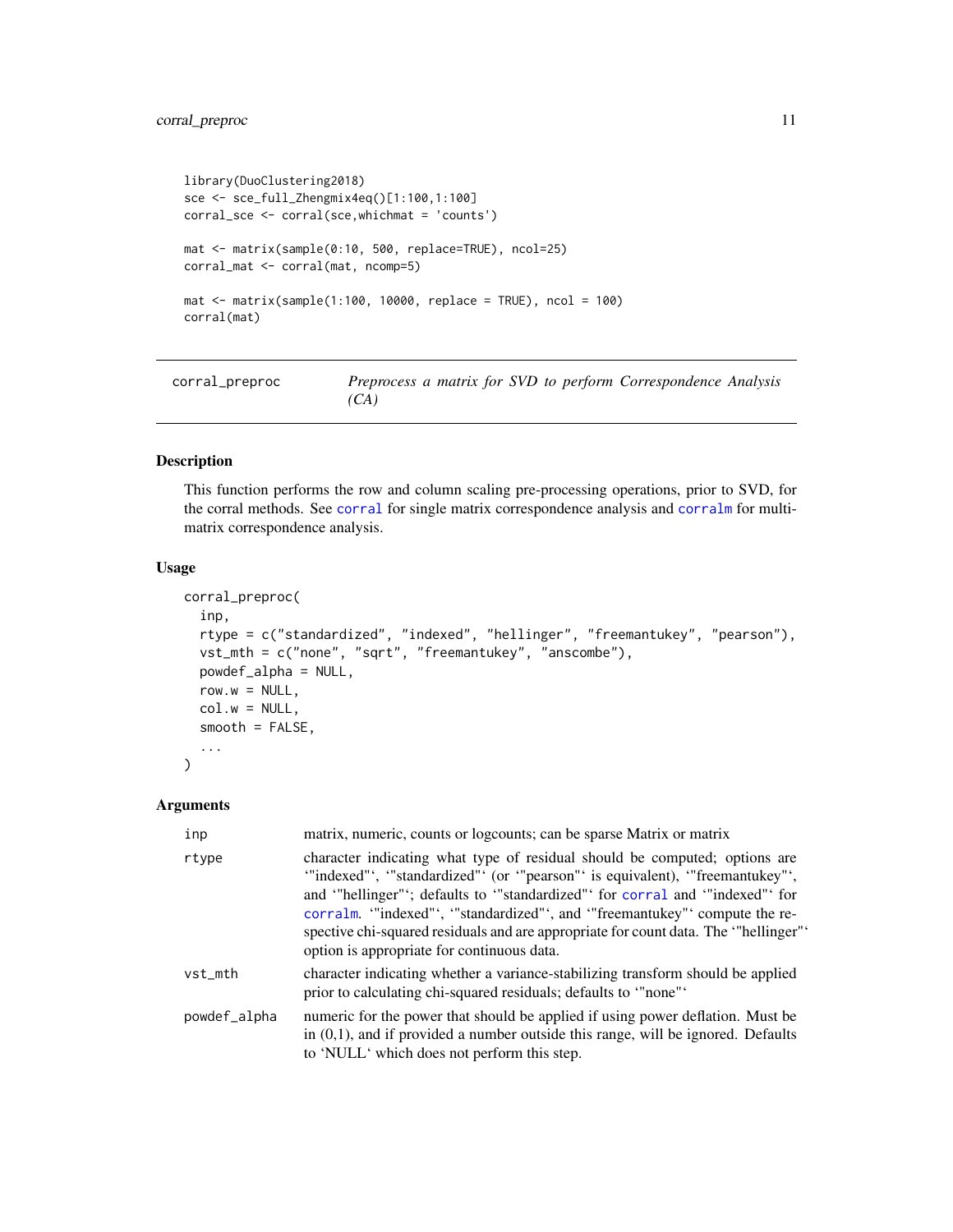<span id="page-11-0"></span>

| row.w     | numeric vector; Default is NULL, to compute row.w based on inp. Use this<br>parameter to replace computed row weights with custom row weights                                                     |
|-----------|---------------------------------------------------------------------------------------------------------------------------------------------------------------------------------------------------|
| col.w     | numeric vector; Default is NULL, to compute col.w based on inp. Use this pa-<br>rameter to replace computed column weights with custom column weights                                             |
| smooth    | logical; Whether or not to perform the additional smoothing step with 'trim matdist'.<br>Default is FALSE. Incompatible with 'powdef_alpha', so that parameter takes<br>precedence over this one. |
| $\ddotsc$ | (additional arguments for methods)                                                                                                                                                                |

## Value

matrix, processed for input to compsvd to finish CA routine

## Examples

```
mat <- matrix(sample(0:10, 500, replace=TRUE), ncol=25)
mat_corral <- corral_preproc(mat)
corral_output <- compsvd(mat_corral, ncomp = 5)
```
earthmover\_dist *Earthmover distance (and general Wasserstein distance)*

## Description

i.e., wasserstein distance with L1 ( $p$ \_param = 1); can also use other penalties > 1 (Not technically earthmover distance if using other p\_param values)

#### Usage

```
earthmover_dist(batch1, batch2, whichdim = 1, numbins = 100, p_param = 1)
```
## Arguments

| batch1             | matrix; subset of observations from an embedding corresponding to some at-<br>tribute (e.g., batch or phenotype) |
|--------------------|------------------------------------------------------------------------------------------------------------------|
| batch <sub>2</sub> | matrix; subset of observations from an embedding correponding to some at-<br>tribute (e.g., batch or phenotype)  |
| whichdim           | int; which dimension (i.e., column) from the embeddings is used. defaults on<br>first                            |
| numbins            | int; number of bins for the probability discretization (defaults to 100)                                         |
| p_param            | int; penalty parameter for general Wasserstein distance. Defaults to 1, which<br>corresonds to earthmover.       |

#### Value

num; the distance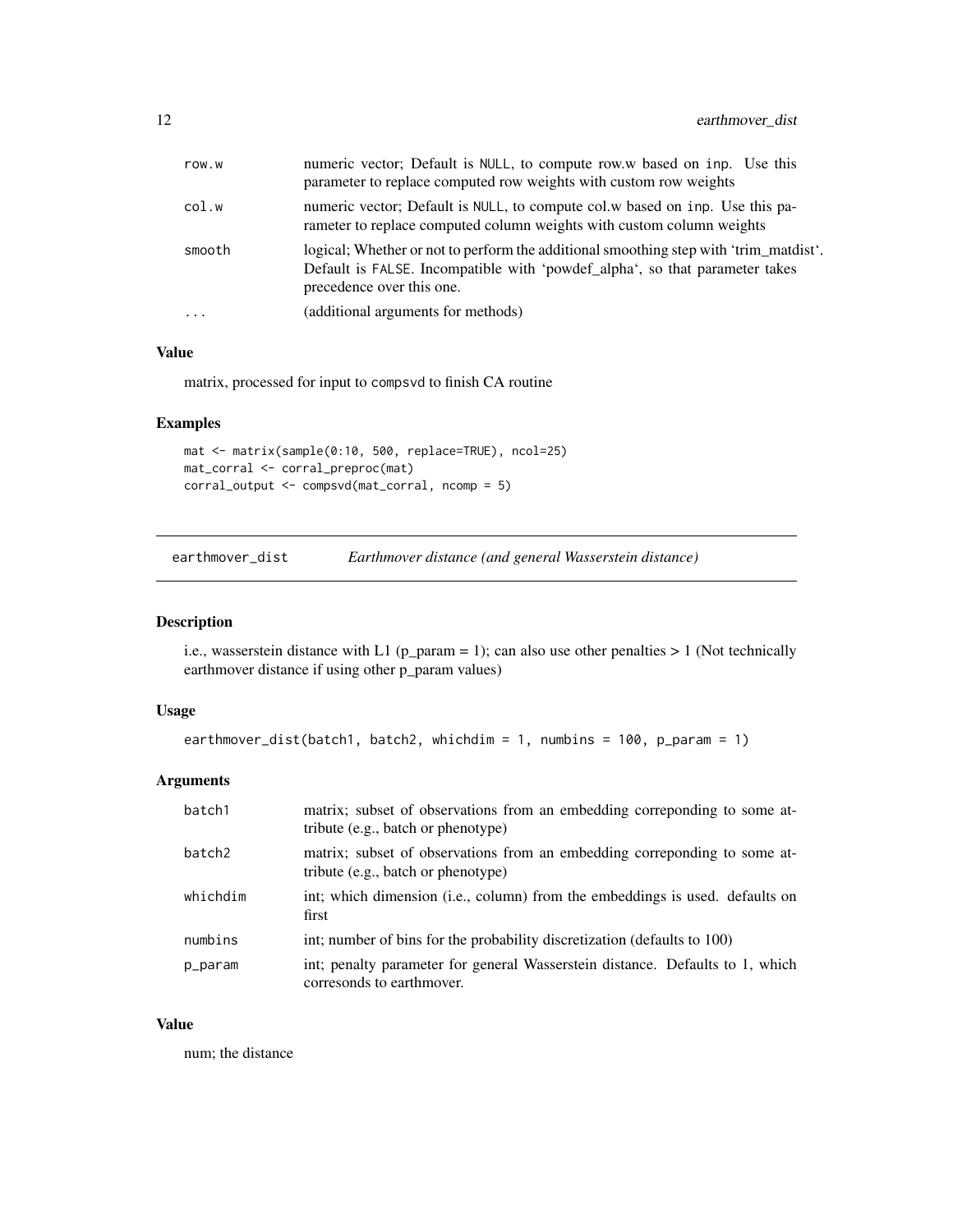#### <span id="page-12-0"></span>Examples

```
# To compare distributions of reduced dimension values to assess similarity,
# e.g. as a metric for batch integration
embedding \le matrix(sample(x = seq(0,10,.1),1000, replace = TRUE), ncol = 5)
batch \leq matrix(sample(c(1,2),200, replace = TRUE))
earthmover_dist(embedding[which(batch == 1),],embedding[which(batch == 2),])
```
get\_pct\_var\_exp\_svd *Compute percent of variance explained*

#### Description

Compute percent of variance explained

#### Usage

get\_pct\_var\_exp\_svd(thissvd, preproc\_mat = thissvd\$d)

#### **Arguments**

| thissvd     | list outputted from an syd function (syd, irlba; can also take output from corral_mat<br>and corralm_matlist)                                    |
|-------------|--------------------------------------------------------------------------------------------------------------------------------------------------|
| preproc_mat | matrix of pre-processed values (optional) - important to include if the svd is only<br>partial as this is used to compute the sum of eigenvalues |

#### Value

vector of percent variance explained values, indexed by PC

```
mat \leq matrix(sample(seq(0,20,1),100,replace = TRUE),nrow = 10)
my_svd <- svd(mat)
get_pct_var_exp_svd(my_svd) # this works if my_svd is a full svd
my_irl <- irlba::irlba(mat,nv = 2)
get_pct_var_exp_svd(my_irl, preproc_mat = mat) # ... otherwise use this
```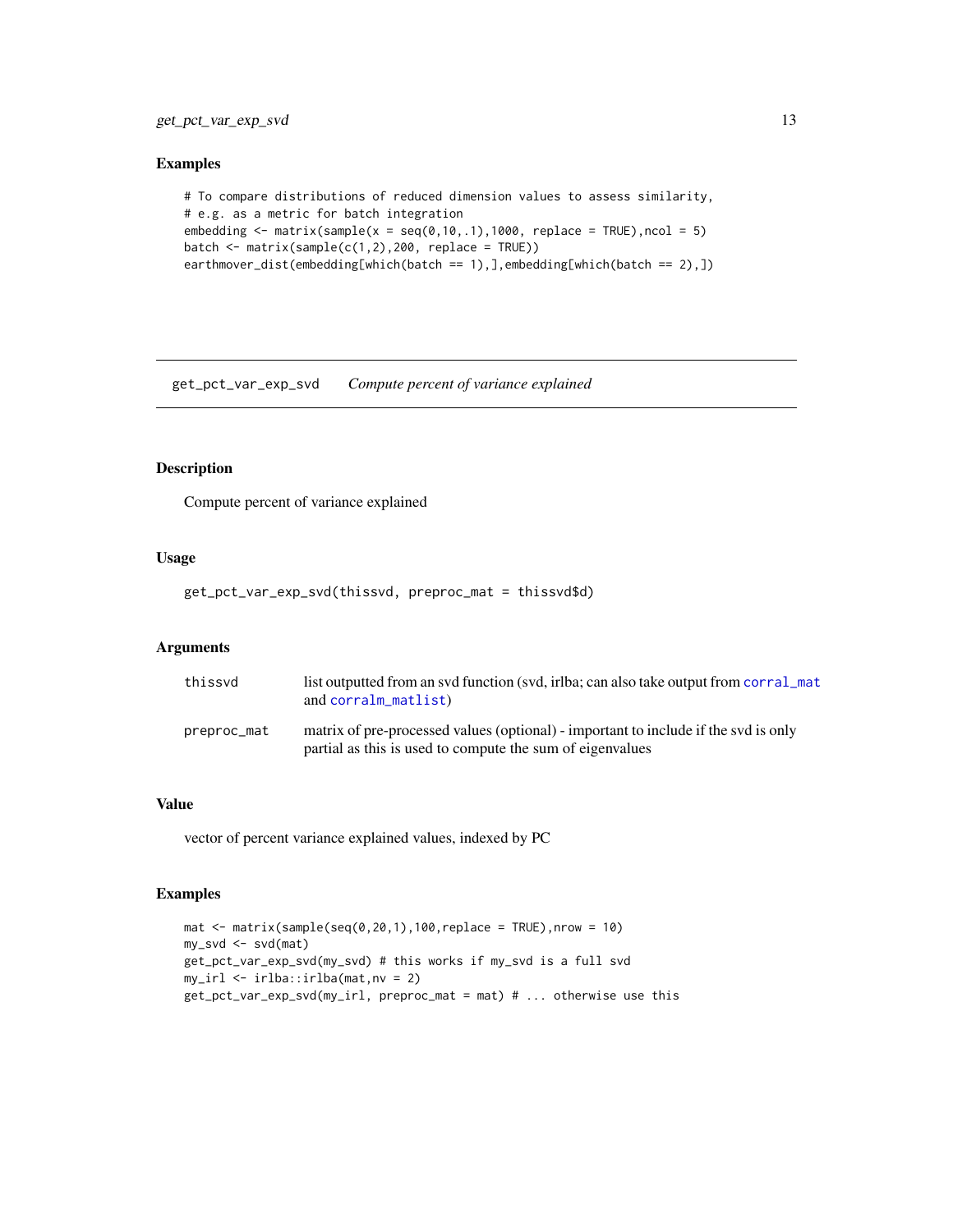<span id="page-13-0"></span>get\_weights *Get weights*

## Description

Computes row weights and column weights

## Usage

```
get_weights(inp_mat)
```
## Arguments

inp\_mat matrix for which weights should be calculated (sparse or full)

#### Value

list of 2 elements: 'row.w' and 'col.w' contain the row and column weights respectively

## Examples

```
mat \leq matrix(sample(seq(0,20,1),100, replace = TRUE), nrow = 10)
ws <- get_weights(mat)
```
list2mat *List to Matrix*

## Description

List to Matrix

#### Usage

```
list2mat(matlist, direction = c("c", "r")[1])
```
## Arguments

| matlist   | list of matrices to concatenate                                                                                                                                               |
|-----------|-------------------------------------------------------------------------------------------------------------------------------------------------------------------------------|
| direction | character, r or c, to indicate whether should be row-wise (i.e., rbind to match on<br>columns) or column-wise ( <i>i.e.</i> , cbind to match on rows). Defaults to columnwise |
|           | (matching on rows) to match convention of SingleCellExperiments                                                                                                               |

#### Value

matrix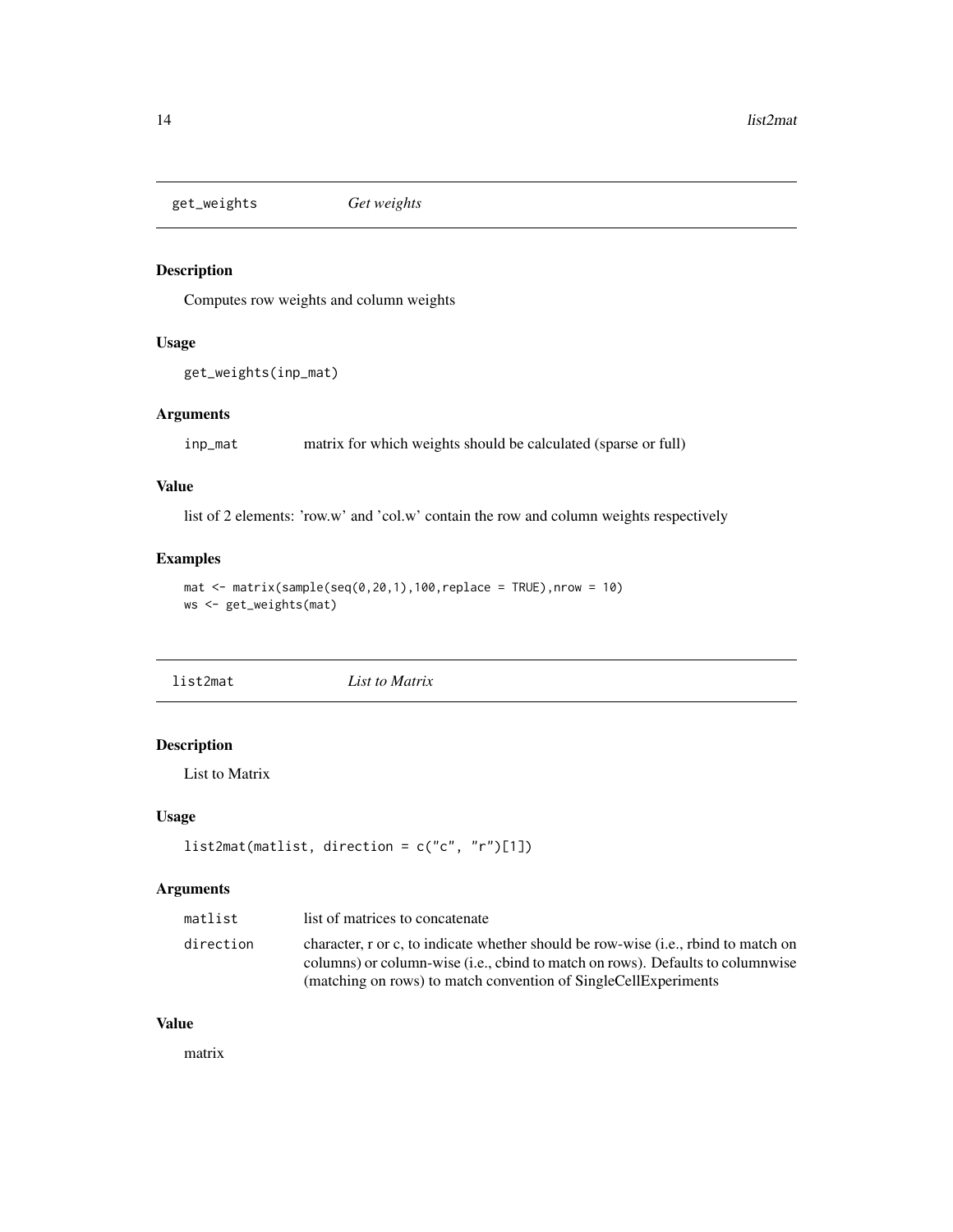#### <span id="page-14-0"></span>na2zero 15

## Examples

```
listofmats <- list(matrix(sample(seq(0,20,1),100,replace = TRUE),nrow = 10),
                  matrix(sample(seq(0,20,1),1000,replace = TRUE),nrow = 10))newmat <- list2mat(listofmats) # to "cbind" them
listofmats_t <- lapply(listofmats,t)
newmat_t <- list2mat(listofmats_t, 'r') # to "rbind" them
```
na2zero *Set na to 0*

#### Description

Set na to 0

## Usage

na2zero(x)

## Arguments

x matrix of values for which na values should be changed to 0

#### Value

matrix, where na values are set to 0

#### Examples

```
x \le - matrix(sample(0:10, 5000, replace = TRUE), ncol = 25)
x[sample(1:5000, 10)] <- NA
```
na2zero(x)

pairwise\_rv *Pairwise rv coefficient*

#### Description

Pairwise rv coefficient

#### Usage

```
pairwise_rv(matlist)
```

| matlist | list of matrices (or matrix-like; see rv function) for which to compute pairwise |
|---------|----------------------------------------------------------------------------------|
|         | RV coefficients                                                                  |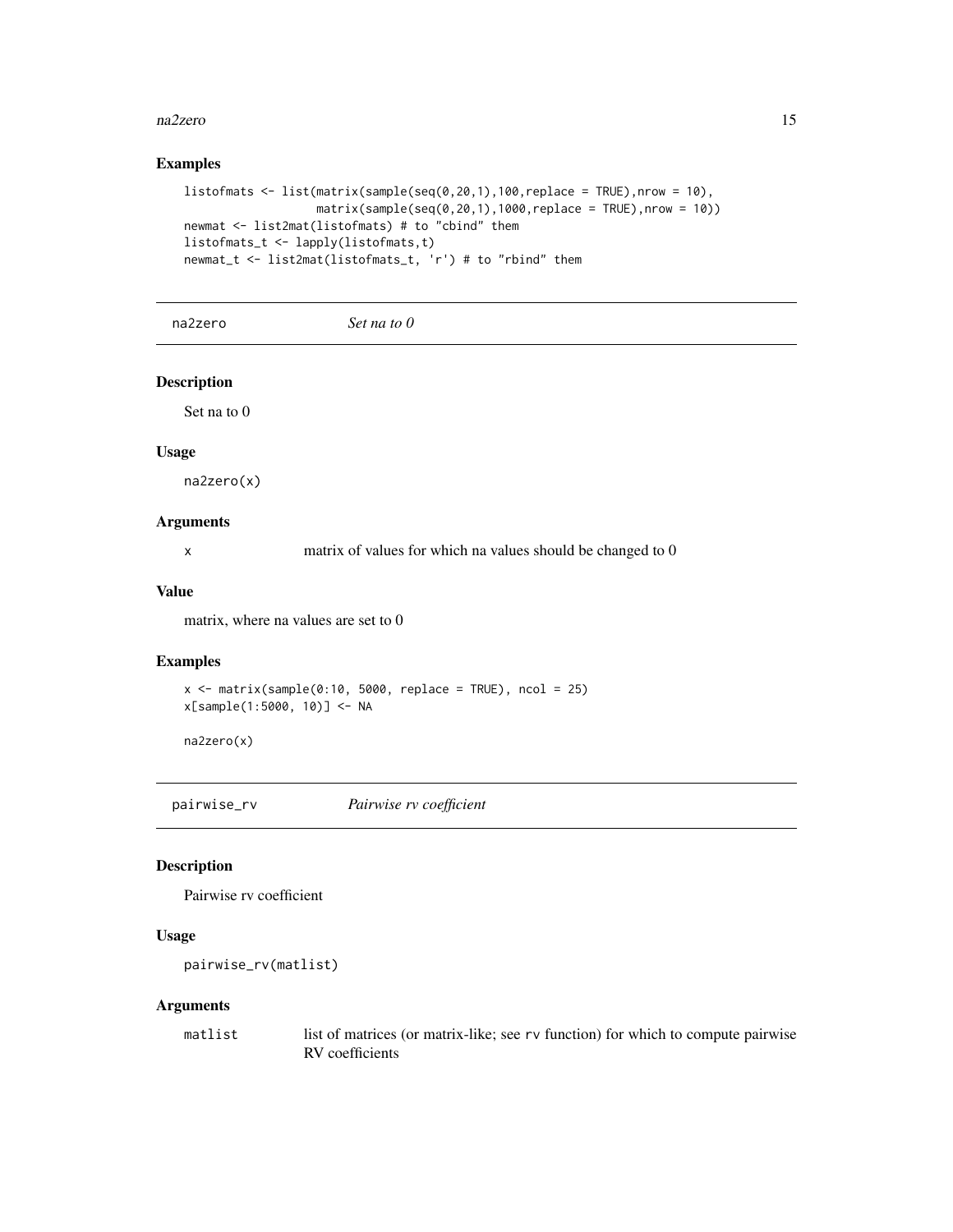### <span id="page-15-0"></span>Value

matrix of the pairwise coefficients

#### Examples

```
a \leq - matrix(sample(1:10,100,TRUE), nrow = 10)
b \le matrix(sample(1:10,50,TRUE), nrow = 5)
c \le matrix(sample(1:10,20,TRUE), nrow = 2)
matlist \leq list(a,b,c)pairwise_rv(matlist)
pairwise_rv(lapply(matlist, t))
```
<span id="page-15-1"></span>plot\_embedding *Plot selected PCs from an embedding*

## Description

Plot selected PCs from an embedding

## Usage

```
plot_embedding(
  embedding,
 xpc = 1,
 ype = xpc + 1,
 plot_title = paste0("Dim", xpc, " by Dim", ypc),
 color_vec = NULL,
  color_title = NULL,
 ellipse_vec = NULL,
 facet_vec = NULL,
 ptsize = 0.8,
  saveplot = FALSE,
 plotfn = paste(plot_title, xpc, sep = "_"),
  showplot = TRUE,
  returngg = FALSE,
  color_pal_vec = NULL,
  dimname = "Dim"
)
```

| embedding  | matrix or other tabular format where columns correspond to PCs and rows cor- |
|------------|------------------------------------------------------------------------------|
|            | respond to cells (entries). corral and corral m objects are also accepted.   |
| xpc        | int; which PC to put on the x-axis (defaults to 1)                           |
| ypc        | int; which PC to put on the y-axis (defaults to the one after xpc)           |
| plot_title | char; title of plot (defaults to titling based on xpc and ypc)               |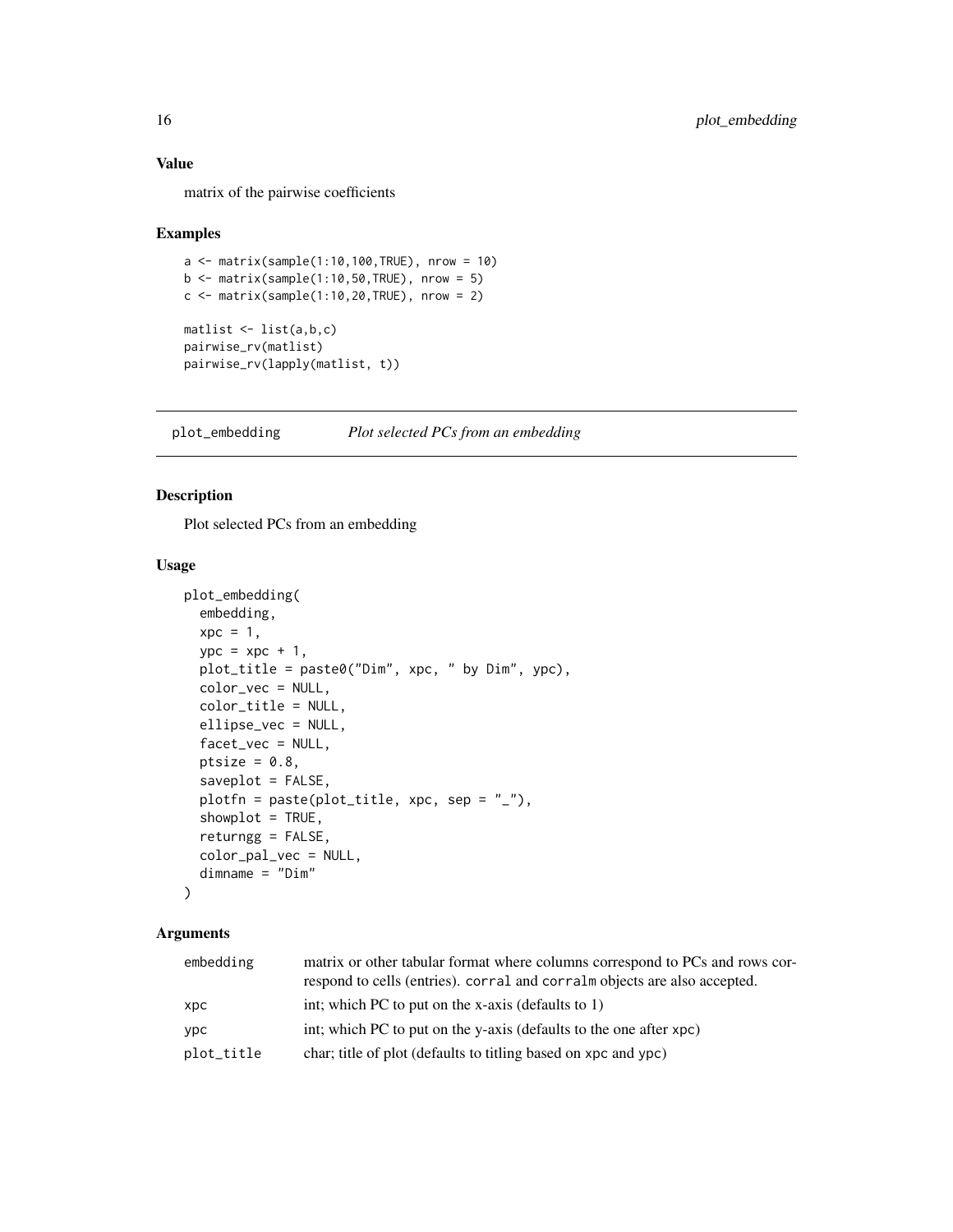<span id="page-16-0"></span>

| color_vec     | vector; length should correspond to the number of rows in embedding, and each<br>element of the vector classifies that cell (entry) in the embedding to that partic-<br>ular class, which will be colored the same. (e.g., this could be indicating which<br>batch each cell is from)                                                                                 |
|---------------|-----------------------------------------------------------------------------------------------------------------------------------------------------------------------------------------------------------------------------------------------------------------------------------------------------------------------------------------------------------------------|
| color_title   | char; what attribute the colors represent                                                                                                                                                                                                                                                                                                                             |
| ellipse_vec   | vector; length should correspond to the number of rows in embedding, and each<br>element of the vector classifies that cell (entry) in the embedding to that partic-<br>ular class, and elements of the same class will be circled in an ellipse. (e.g., this<br>could be indicating the cell type or cell line; works best for attributes intended<br>to be compact) |
| facet_vec     | vector; length should correspond to the number of rows in embedding, and each<br>element of the vector classifies that cell (entry) in the embedding to that partic-<br>ular class. Plot will be faceted by this attribute.                                                                                                                                           |
| ptsize        | numeric; the size of the points as passed to geom_point(). Defaults to 0.8.                                                                                                                                                                                                                                                                                           |
| saveplot      | boolean; whether or not to save the plot, defaults FALSE                                                                                                                                                                                                                                                                                                              |
| plotfn        | char; what the filename is to be called. (defaults to making a name based on<br>plot_title and xpc)                                                                                                                                                                                                                                                                   |
| showplot      | boolean; whether or not to show the plot, defaults TRUE                                                                                                                                                                                                                                                                                                               |
| returngg      | boolean; whether or not to return a ggplot2 object, defaults FALSE                                                                                                                                                                                                                                                                                                    |
| color_pal_vec | char; hex codes for the color palette to be used. Default is to use the ggthemes<br>few for plots with less than 9 colors, and to use/"stretch" pals polychrome if<br>more colors are needed.                                                                                                                                                                         |
| dimname       | char; the name of the dimensions. defaults to "Dim"                                                                                                                                                                                                                                                                                                                   |

## Value

default none; options to display plot (showplot), save plot (saveplot), and/or return [ggplot2](#page-0-0) object (returngg)

```
listofmats \leq list(matrix(sample(seq(0,20,1),1000,replace = TRUE),nrow = 20),
                  matrix(sample(seq(0,20,1),1000,replace = TRUE),nrow = 20)corralm_obj <- corralm(listofmats, ncomp = 5)
embed_mat <- corralm_obj$v
cell_type_vec <- sample(c('type1','type2','type3'),100,replace = TRUE)
plot_embedding(embedding = embed_mat,
               xpc = 1,
               plot_title = 'corralm plot',
               color_vec = cell_type_vec,
               color_title = 'cell type',
               saveplot = FALSE)
# or, call directly on the corralm object
```

```
plot_embedding(corralm_obj)
```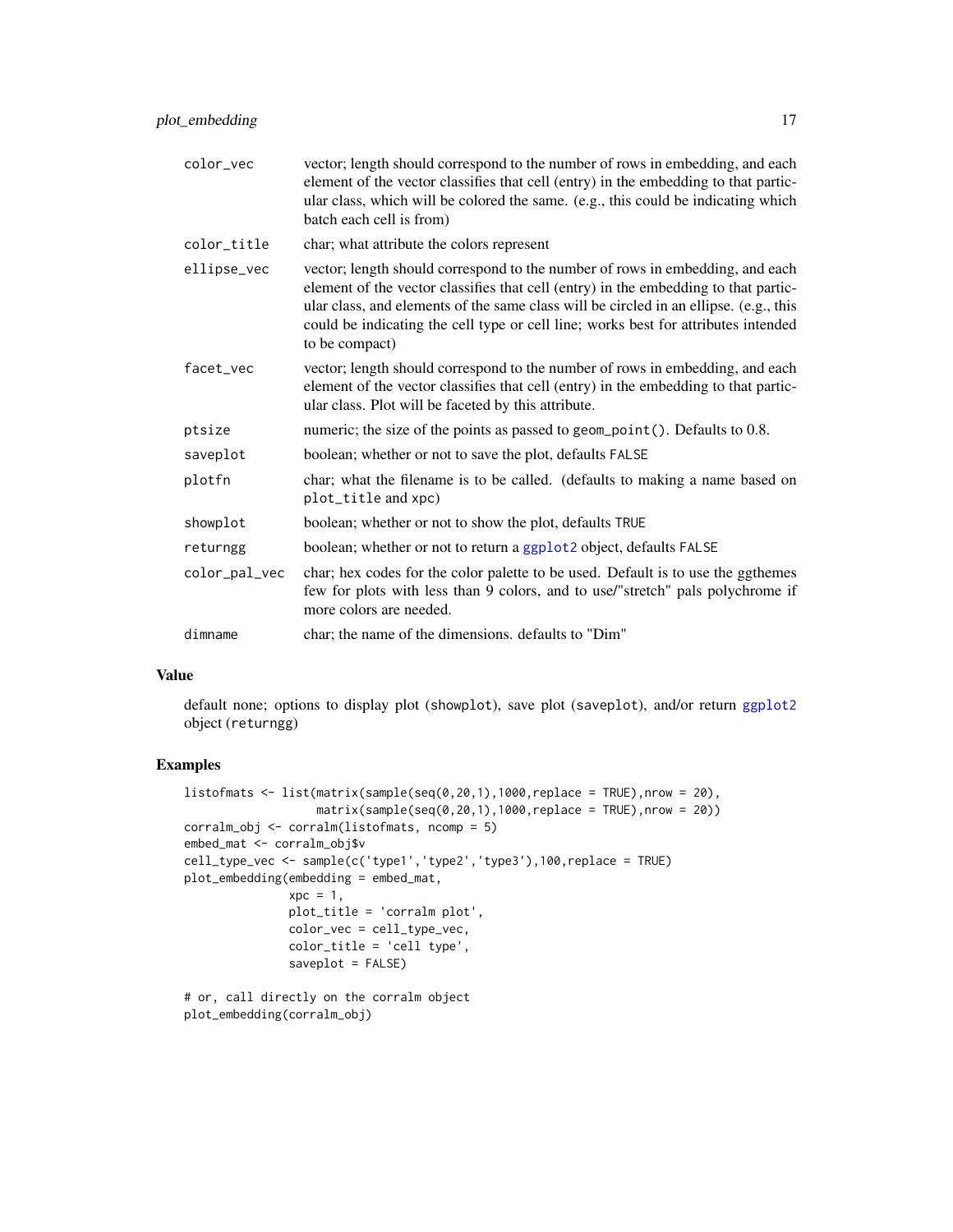<span id="page-17-0"></span>plot\_embedding\_sce *Plot selected PCs from an embedding saved in a SingleCellExperiment object*

## Description

Plot selected PCs from an embedding saved in a SingleCellExperiment object

## Usage

```
plot_embedding_sce(
  sce,
 which_embedding,
 color_attr = NULL,
 color_title = color_attr,
  ellipse_attr = NULL,
 facet_attr = NULL,
  ...
\mathcal{L}
```
## Arguments

| sce             | SingleCellExperiment object; contains the embedding within the reducedDim<br>slot                                                                                                                                                                                |
|-----------------|------------------------------------------------------------------------------------------------------------------------------------------------------------------------------------------------------------------------------------------------------------------|
| which_embedding |                                                                                                                                                                                                                                                                  |
|                 | character; for the embedding to plot                                                                                                                                                                                                                             |
| color_attr      | character; name of the attribute within coldata to use for assigning colors (in<br>lieu of color_vec in the plot_embedding function)                                                                                                                             |
| color_title     | character; title to use for colors legend, defaults to the same as color_attr                                                                                                                                                                                    |
| ellipse_attr    | character; name of the attribute within coldata to use for drawing ellipse(s) (in<br>lieu of ellipse_vec in the plot_embedding function)                                                                                                                         |
| facet_attr      | character; name of the attribute within coldata to use for faceting (in lieu of<br>facet_vec in the plot_embedding function)                                                                                                                                     |
| .               | additional optional arguments - see plot_embedding function for details on<br>other potential arguments: xpc, ypc, plot_title, color_title (if title is dif-<br>ferent from color_attr), ptsize, saveplot, plotfn, showplot, returngg,<br>color_pal_vec, dimname |

## Value

default none; options to display plot (showplot), save plot (saveplot), and/or return [ggplot2](#page-0-0) object (returngg)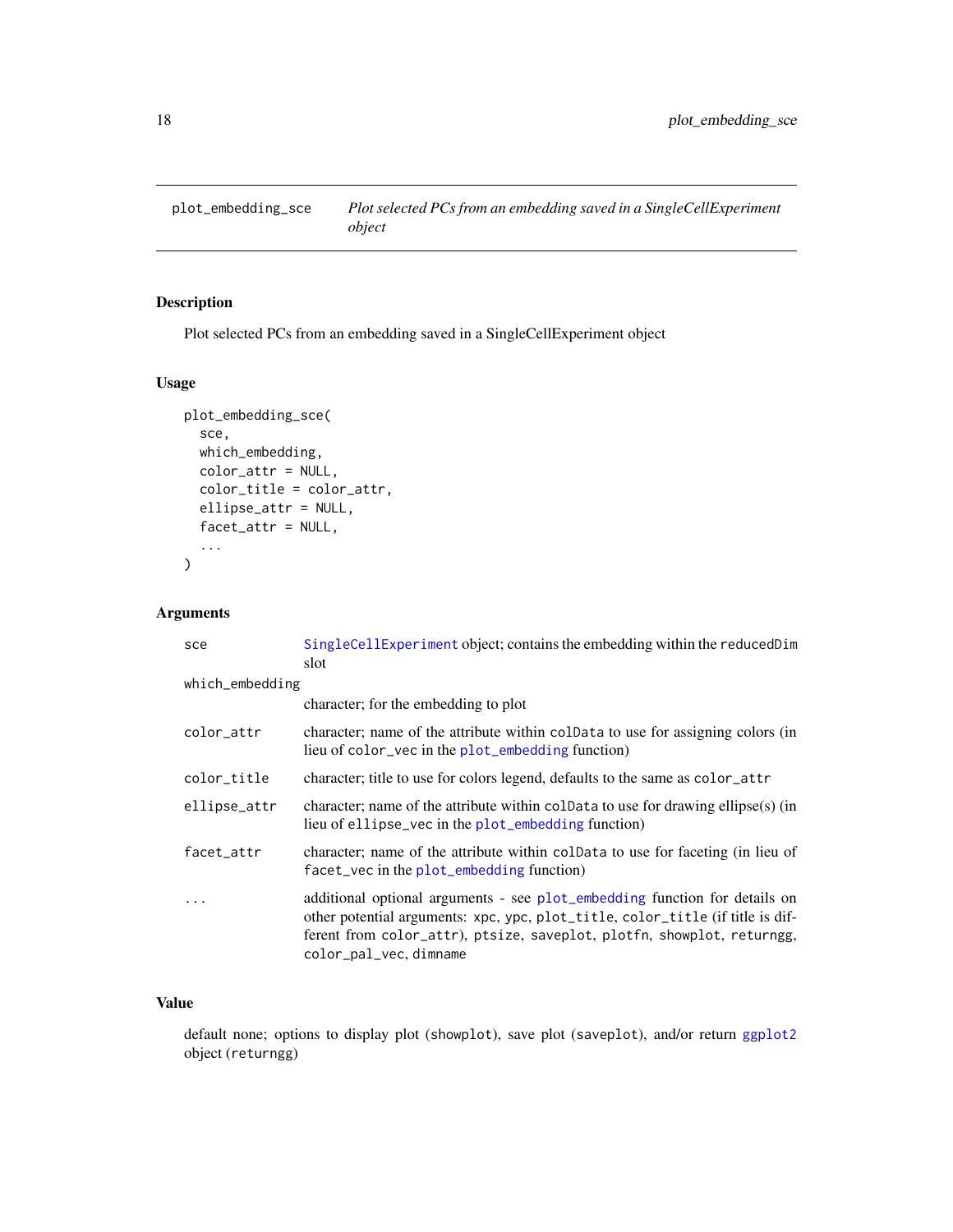#### Examples

```
library(DuoClustering2018)
library(SingleCellExperiment)
sce <- sce_full_Zhengmix4eq()[1:100,sample(1:3500,100,replace = FALSE)]
colData(sce)$Method <- matrix(sample(c('Method1','Method2'),100,replace = TRUE))
sce <- corralm(sce, splitby = 'Method')
# to plot and show only
plot_embedding_sce(sce = sce,
                   which_embedding = 'corralm',
                   xpc = 1,
                   plot_title = 'corralm: PC1 by PC2',
                   color_attr = "Method",
                   ellipse_attr = 'phenoid',
                   saveplot = FALSE)
# to return ggplot2 object and display, but not save
corralm_ggplot <- plot_embedding_sce(sce = sce,
                                     which_embedding = 'corralm',
                                     xpc = 1,
                                     plot_title = 'corralm: PC1 by PC2',
                                     color_attr = 'Method',
                                     ellipse_attr = 'phenoid',
                                     returngg = TRUE,
                                     saveplot = FALSE)
```
rv *rv coefficient*

## Description

rv coefficient

## Usage

rv(mat1, mat2)

### Arguments

| mat1 | matrix (or matrix-like, e.g., df); either columns or rows should be matched with<br>mat2 |
|------|------------------------------------------------------------------------------------------|
| mat2 | matrix (or matrix-like, e.g., df); either columns or rows should be matched with<br>mat1 |

## Value

numeric; RV coefficient between the matched matrices

<span id="page-18-0"></span>rv 19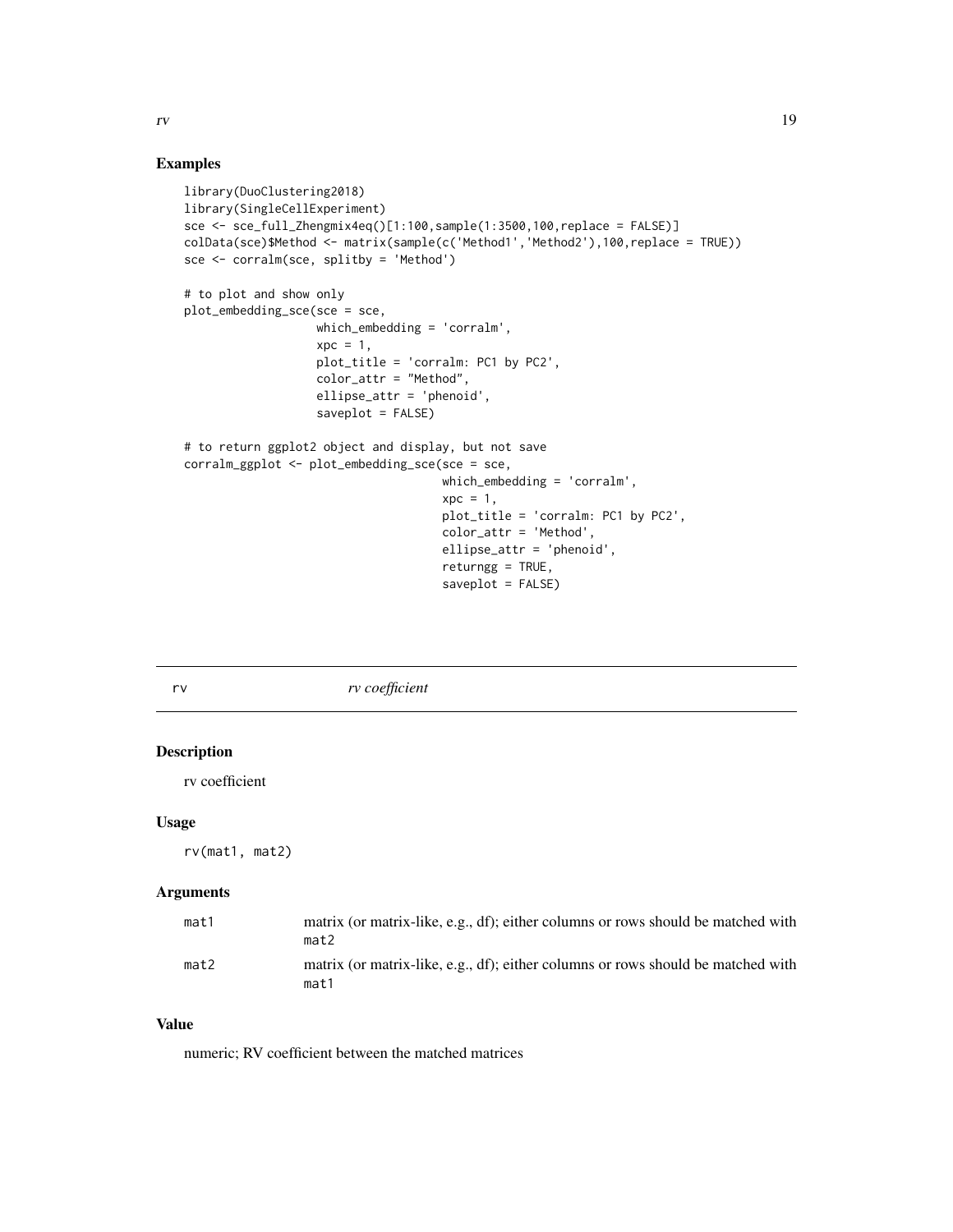## Examples

```
a \leq matrix(sample(1:10,100, TRUE), nrow = 10)
b \le matrix(sample(1:10,50, TRUE), nrow = 5)
rv(a, b) # matched by columns
rv(t(a), t(b)) # matched by rows
```
scal\_var *Generate a scaled variance plot for an integrative embedding*

#### Description

Generate a scaled variance plot for an integrative embedding

## Usage

```
scal_var(
  inp,
 batchvec = NULL,
 pcs = seq(3),
 returngg = FALSE,
  showplot = TRUE,
 plot_subtitle = NULL
\lambda
```
#### Arguments

| inp           | corralm object or matrix; embedding to compute scaled variances                                                                                                                                                                                            |
|---------------|------------------------------------------------------------------------------------------------------------------------------------------------------------------------------------------------------------------------------------------------------------|
| batchvec      | vector; batch labels (can be numeric or char). Defaults to 'NULL', which is<br>appropriate for using a corralm object. If using an embedding matrix for inp,<br>then this argument must be given and length must correspond to number of rows<br>in 'inp'. |
| pcs           | numeric; vector of which PCs should be shown. Defaults to 1:3                                                                                                                                                                                              |
| returngg      | boolean; whether or not to return a ggplot 2 object, defaults FALSE                                                                                                                                                                                        |
| showplot      | boolean; whether or not to show the plot, defaults TRUE                                                                                                                                                                                                    |
| plot_subtitle | string; the text that should show in the subtitle for the plot. defaults to NULL                                                                                                                                                                           |

#### Value

N/A or a ggplot object

```
dat <- matrix(rnorm(10000), ncol = 50)
bv <- rep(seq(4),c(10,30,60,100))
scal\_var(data,bv, pcs = seq(4))
```
<span id="page-19-0"></span>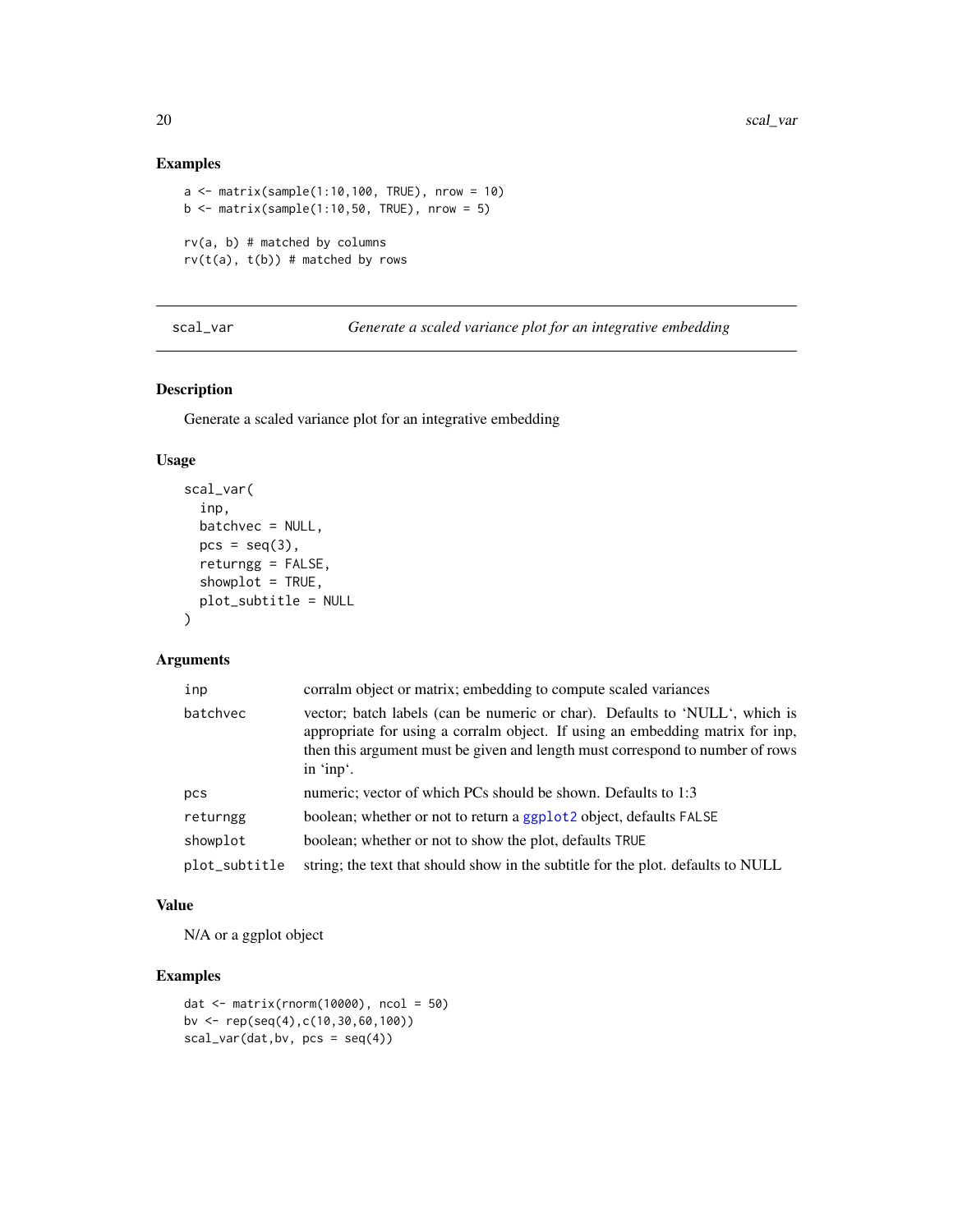<span id="page-20-0"></span>

#### Description

Generate a matrix of the scaled variance values

## Usage

```
scal_var_mat(inp, batchvec = NULL)
```
## Arguments

| inp      | corralm object or matrix; embedding to compute scaled variances                                                                                                                                                                                            |
|----------|------------------------------------------------------------------------------------------------------------------------------------------------------------------------------------------------------------------------------------------------------------|
| batchvec | vector; batch labels (can be numeric or char). Defaults to 'NULL', which is<br>appropriate for using a corralm object. If using an embedding matrix for inp,<br>then this argument must be given and length must correspond to number of rows<br>in 'inp'. |

#### Value

matrix of the scaled variance values by PC (batches in rows; PCs in columns)

## Examples

```
dat <- matrix(rnorm(5000), ncol = 50)
bv <- rep(seq(3),c(10,30,60))
scal_var_mat(dat, bv)
```
<span id="page-20-1"></span>sce2matlist *SingleCellExperiment to list of matrices*

## Description

SingleCellExperiment to list of matrices

## Usage

```
sce2matlist(sce, splitby, to_include = NULL, whichmat = "counts")
```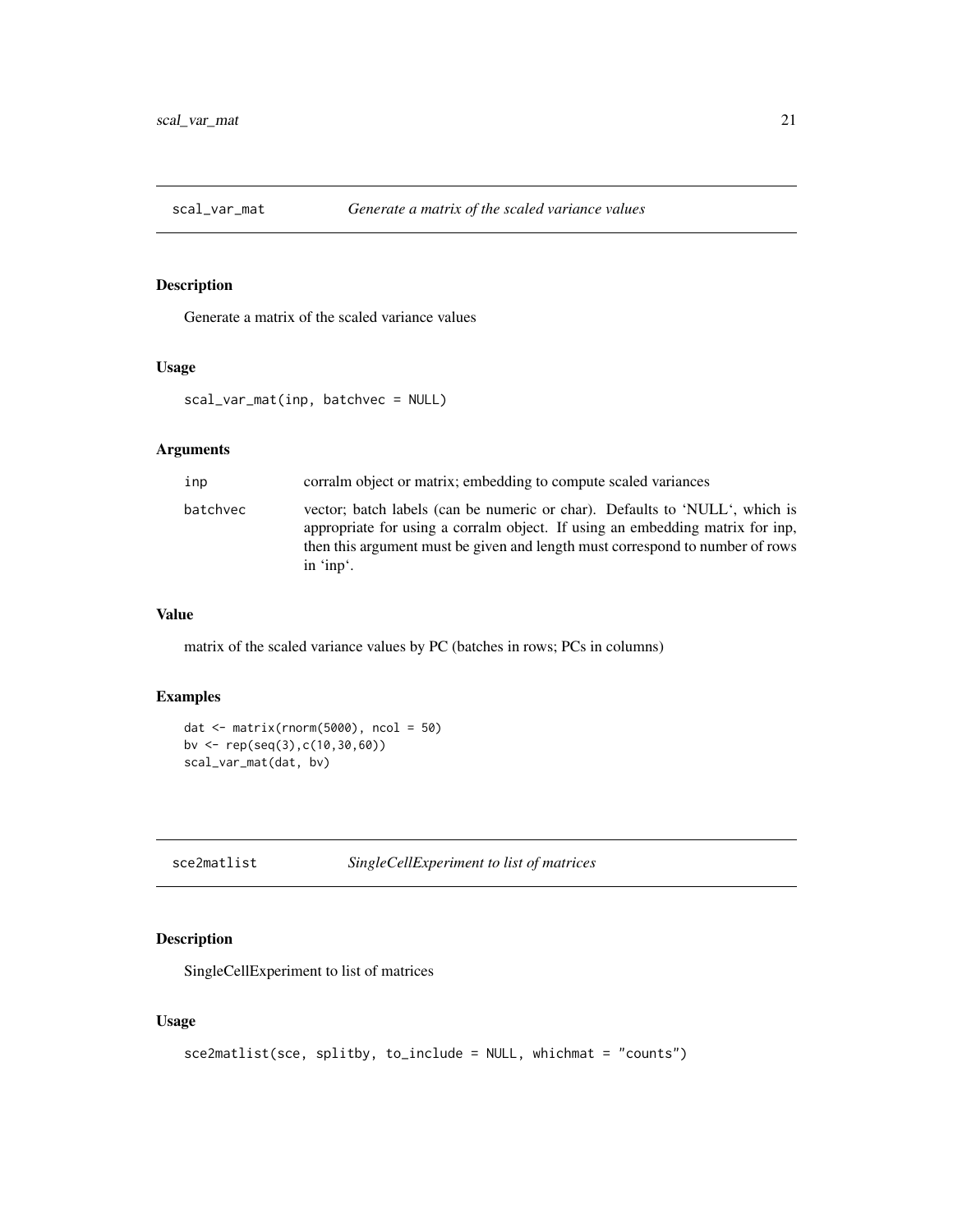## <span id="page-21-0"></span>Arguments

| sce        | Single Cell Experiment that is to be separated into list of count matrices                                                                                                                     |
|------------|------------------------------------------------------------------------------------------------------------------------------------------------------------------------------------------------|
| splitby    | character; name of the attribute from colData that should be used to separate the<br><b>SCE</b>                                                                                                |
| to_include | (optional) character vector; determines which values from the "splitby" column<br>will be included in the outputted matlist. NULL is the default, and will result in<br>selecting all elements |
| whichmat   | character; defaults to counts, can also use logcounts or norm counts if stored<br>in the sce object                                                                                            |

## Value

list of matrices

## Examples

```
library(DuoClustering2018)
sce <- sce_full_Zhengmix4eq()
matlist <- sce2matlist(sce = sce, splitby = 'phenoid', whichmat = 'logcounts')
```
## Description

Smooths the extreme values in a chi-square-transformed matrix to lessen the influence of "rare objects."

#### Usage

```
trim_matdist(mat, pct_trim = 0.01)
```
#### Arguments

| mat      | matrix; should be pre-processed/normalized to some sort of approximately nor-<br>mally distributed statistic (e.g., chi-squared transformation with 'corral_preproc'<br>or Z-score normalization)                    |
|----------|----------------------------------------------------------------------------------------------------------------------------------------------------------------------------------------------------------------------|
| pct_trim | numeric; the percent of observations to smooth. Defaults to 'pct trim' = $.01$ ,<br>which corresponds to smoothing all observations to be between the .5 percentile<br>and 99.5 percentile range of the input matrix |

## Details

(Usually not called directly; can be included by using the 'smooth' argument in the 'corral', 'corralm', and 'corral\_preproc' functions)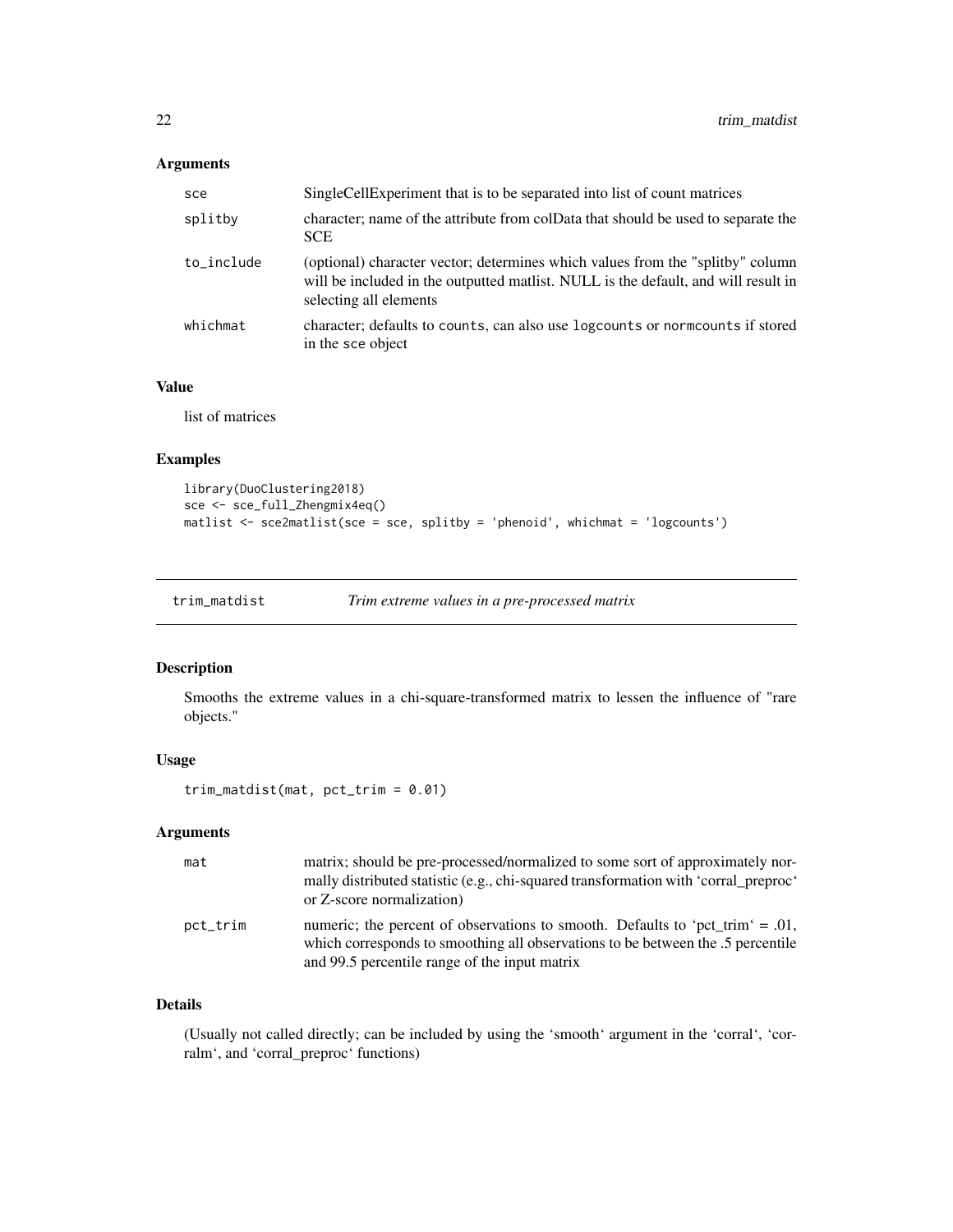## <span id="page-22-0"></span>var\_stabilize 23

#### Value

smoothed matrix

#### Examples

```
count_mat <- matrix(rpois(10000, 300)*rbinom(10000,1,.1), ncol = 100)
smoothed_preproc_mat <- corral_preproc(count_mat, smooth = TRUE)
```
var\_stabilize *Apply a variance stabilizing transformation*

## Description

Prior to running CA, there is an option to apply a variance stabilizing transformation. This function can be called explicitly or used with the 'vst\_mth' argument in corral and corral\_preproc.

## Usage

```
var_stabilize(inp, transform = c("sqrt", "freemantukey", "anscombe"))
```
## Arguments

| inp       | matrix, numeric, counts or logcounts; can be sparse Matrix or matrix             |
|-----------|----------------------------------------------------------------------------------|
| transform | character indicating which method should be applied. Defaults to the square root |
|           | transform ("sqrt"). Other options include "freemantukey" and "anscombe".         |

#### Value

variance-stabilized matrix; sparse if possible

```
x \le - as.matrix(rpois(100, lambda = 50), ncol = 10)
vst_x <- var_stabilize(x)
```